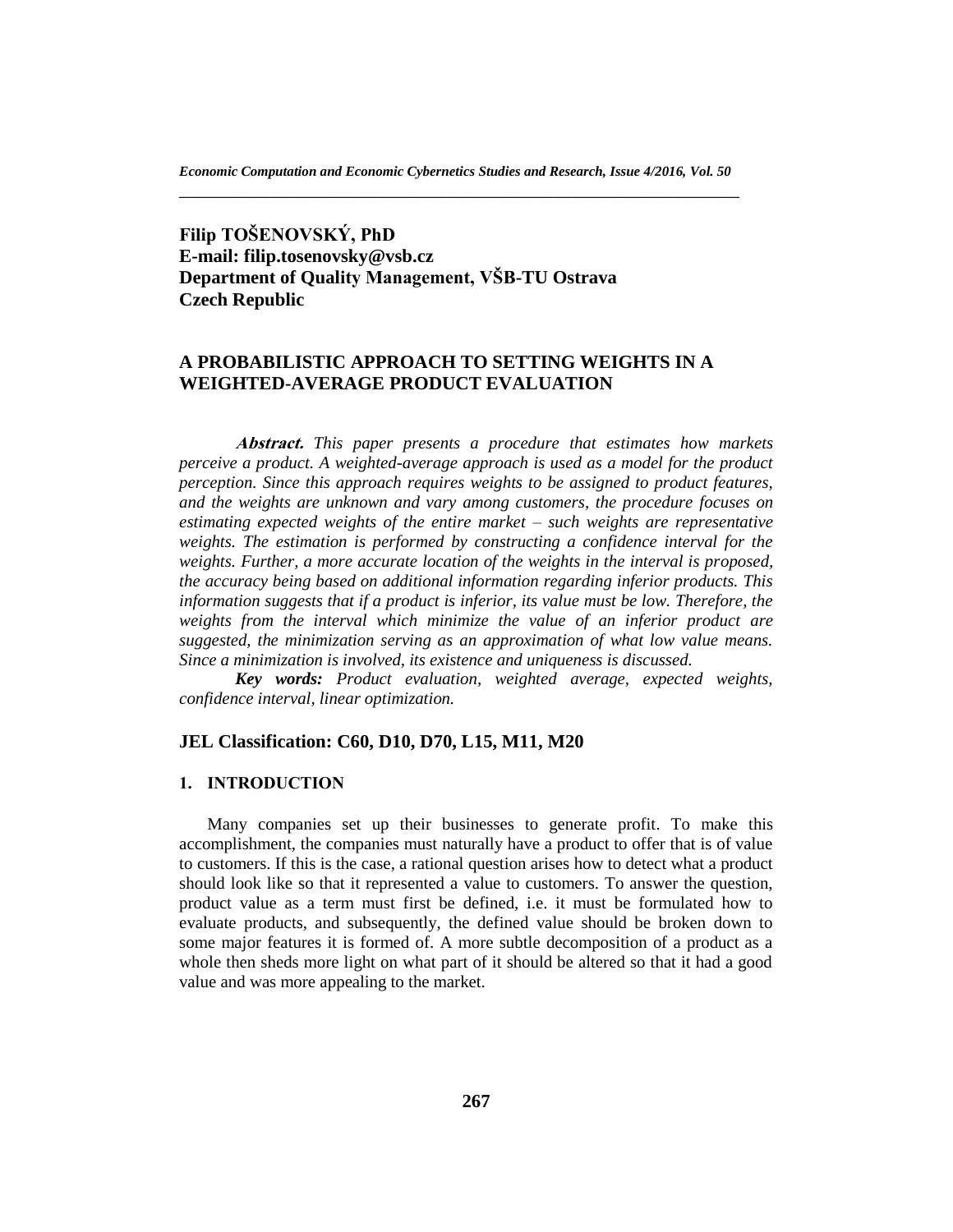There is an unavoidable obstacle on the way to becoming a favourite with the customers, however. It is the fact that every customer is different, and has different perceptions regarding products. This automatically implies that it is impossible for any product maker to fully satisfy the entire market. Does it mean there is no point in trying to achieve something that is not achievable? Of course not. We don't really have to be interested in every single customer, we might rather take an interest in the stance of the entire market, and look for a stance that is *typical* of that market. What is typical and what isn't has to be unambiguously defined, of course, and should comply with the intuitive notion that it represents a certain standard a larger part of the market follows. Since characteristics that bear the property of reflecting a typical behaviour exist in the theory of probability, a probabilistic approach offers itself for solving the problem of an appropriate product design. What supports the idea of using the theory of probability, as well, is the fact that finding what is typical in the market requires necessarily that the behaviour of the entire market is known in the first place. This is usually not possible in the markets numbering thousands of customers, and so the only way of getting the idea of what is typical is using a random sample of customers and the principles of statistical inference. Point and interval estimations are among the tools provided by the theory of probability. The technique of confidence intervals is often preferred, since it attaches a specific probability to the location of the sought typical phenomenon.

\_\_\_\_\_\_\_\_\_\_\_\_\_\_\_\_\_\_\_\_\_\_\_\_\_\_\_\_\_\_\_\_\_\_\_\_\_\_\_\_\_\_\_\_\_\_\_\_\_\_\_\_\_\_\_\_\_\_\_\_\_\_\_\_\_\_

The stochastic approach alone, however, may not suffice for the aforementioned purposes. Imagining that a confidence interval was constructed for what is desired by a product maker to be known about the typical behaviour of the market, the fact that it is an interval means there is an infinite number of possibilities of how the typical behaviour could look like. This, of course, creates a problem. Nevertheless, this problem maybe tackled, as well, if the product maker selects or estimates such a typical market behaviour contained in the constructed interval that corresponds to its own product value or its own position in the market. If its market position is not good, it may expect the typical market behaviour to be such that yields a low value of its product. The inferior market position may serve as additional information for determining the typical market behaviour.

Several problems have just been outlined. This paper deals with these problems, and presents an approach to them in a general way. To be more specific, the paper deals with the following:

It first defines the term product value as a weighted average of product features. This is a natural approach to evaluating products, taking into account both the features, or what makes up the product, together with the current level of the features,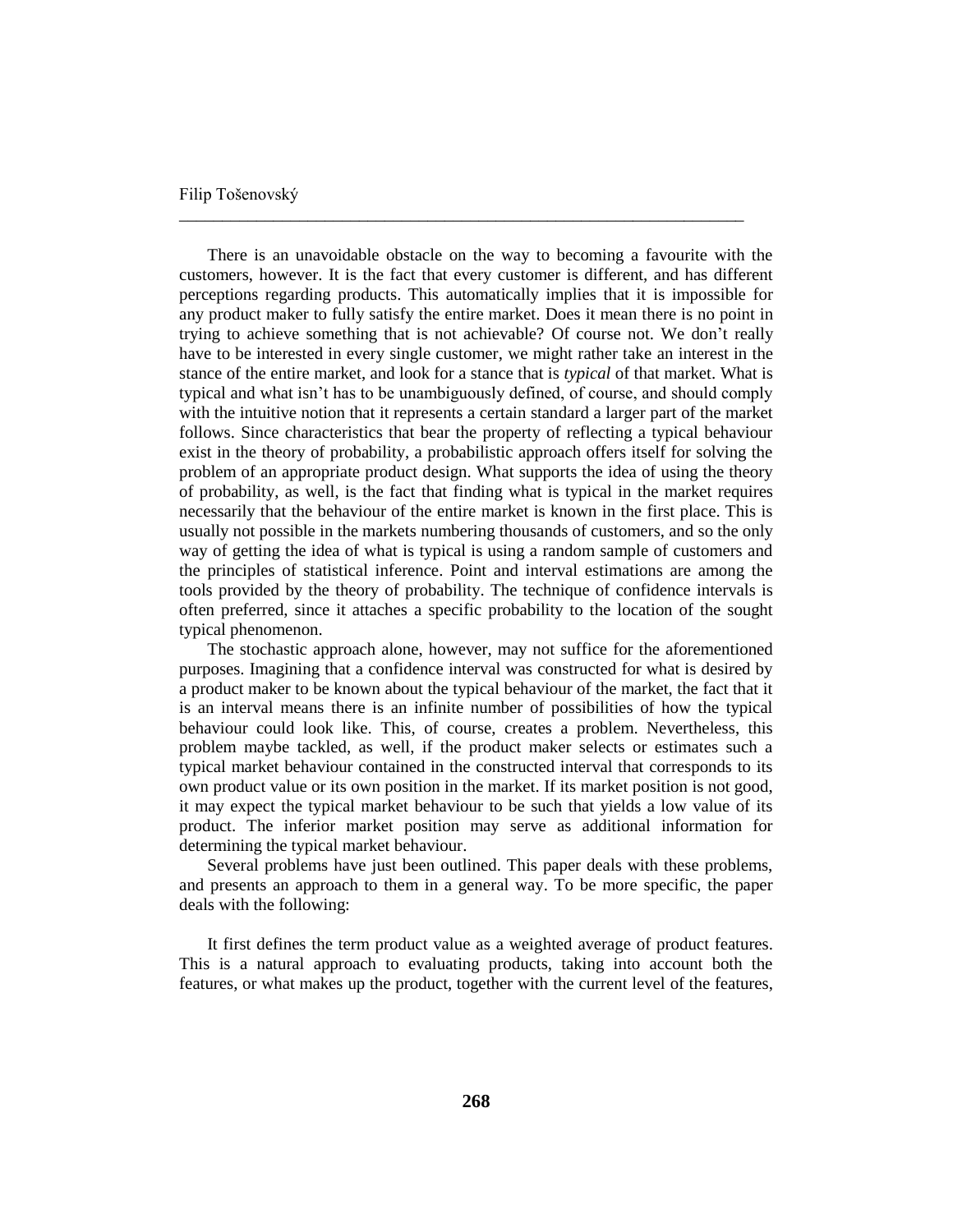**\_\_\_\_\_\_\_\_\_\_\_\_\_\_\_\_\_\_\_\_\_\_\_\_\_\_\_\_\_\_\_\_\_\_\_\_\_\_\_\_\_\_\_\_\_\_\_\_\_\_\_\_\_\_\_\_\_\_\_**

and also the importance with which the features contribute to the overall product value. The importance of the features is expressed by weights. The weighted average is a function of the weights, and it is the weights that product makers are interested in. Product makers would like to know typical weights customers assign to product features, so that it was understood how the entire market perceives the products.

It defines the term typical weight as expected weight, i.e. expected value, if it exists, is used as a description of the typical. Further, a confidence interval, based on weights gathered through a random sampling of customers, is constructed for the vector of expected values that represents the set of typical market weights. It must be stressed that the construction of the interval itself may not be a straightforward task, especially when little is known about the market. In this part of the paper, a general approach is used, based on the Markov's inequality.

Once a confidence interval for the weights is constructed, reflecting a typical perception of product features by the market, the set of typical weights from the interval that minimizes the weighted average, i.e. the overall value, of a given inferior product is derived. This is to be the set of weights that corresponds to those product makers who are not very competitive. This set of weights may be used by these companies as a model for how the market perceives their and other typologically identical products. We shall be interested in the existence and uniqueness, in particular, of the solution that minimizes the weighted average. The reasoning behind selecting the minimization as a model is the following: although there exists one and only one set of expected values for the weights, all that is known is that the vector lies with a high probability in an interval, and another piece of information must be used to locate the vector more precisely. Since noncompetitive producers make products of low value, the minimization may be used as an approximation of the low value and, at the same time, as the other piece of information for detecting where the vector of expected weights might be located. The approach is later demonstrated in an example.

Before proceeding, let us note that different techniques to set weights were proposed in the past by many authors, using various mathematical tools. In the 1970s, Pekelman and Sen (1974) analysed a possibility of modelling customers' behaviour with mathematical programming techniques, although their procedures were limited to market segments of a specific type. Other scientific papers devoted to this subject dealt with weights which were clearly defined by the decision-making body. This is not exactly the kind of situation handled in this paper in the sense that the principles utilized in the paper stress the existence of natural diversity of an entity – weights of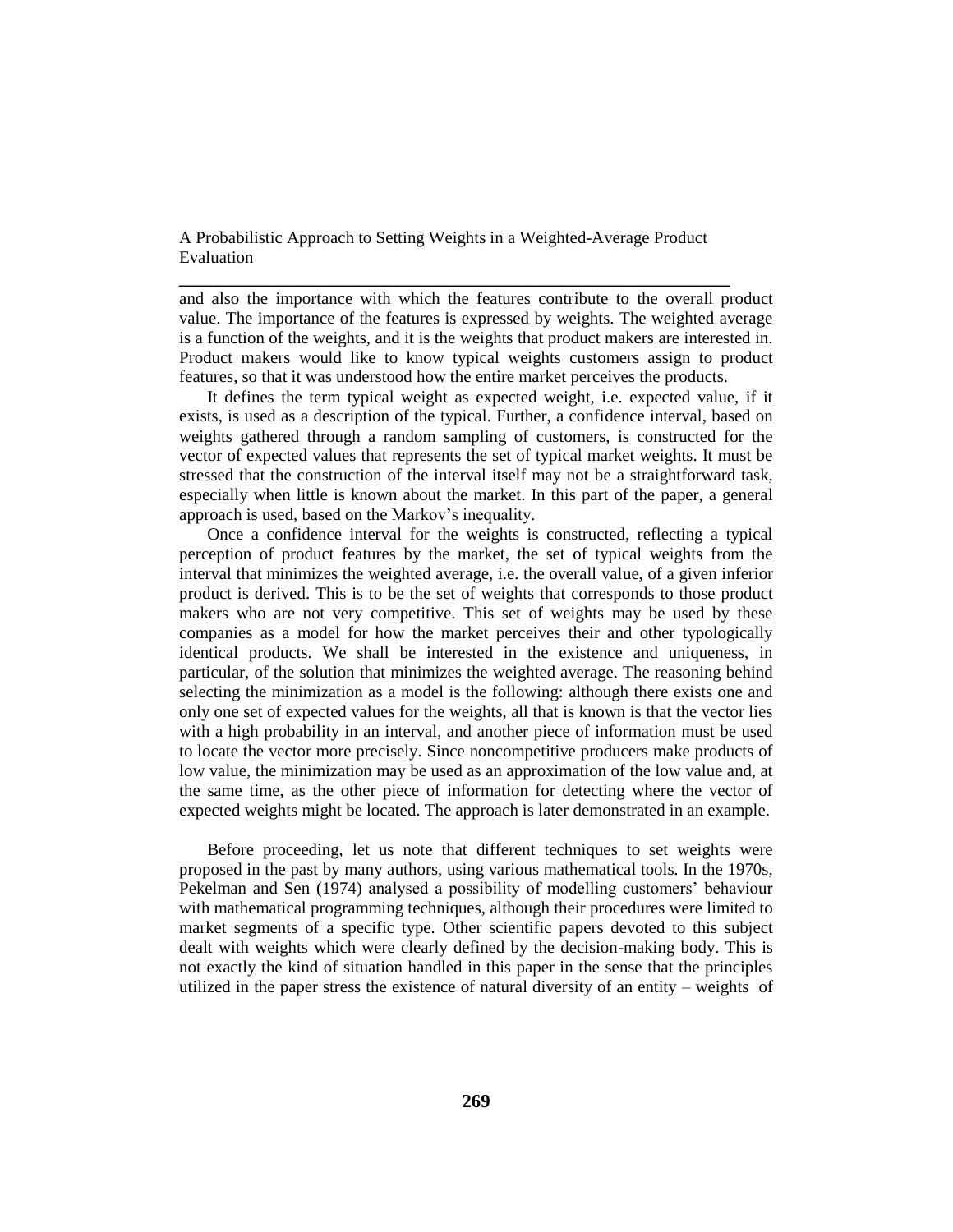decision makers or customers in this case. Further, many articles looked at the problem from the point of view of decision makers. The presented paper views the problem from the point of view of another side – product makers in this case. To give some examples of the papers devoted to weights of decision makers, Nutt (1980), for instance, compared several ways of determining weights of decision makers. Choo and Wedley (1985) used the linear programming methodology and decision makers' past rulings to find proper weights for the decision makers. Other literary examples include Solymosi and Dombi (1986) who worked out a way of setting weights which required information from decision makers in the form of inequalities. From more recent papers, Choo, Schoner and Wedley (1999) were preoccupied with pitfalls of decision-making weights interpretation, giving recommendations to decision makers how to proceed when defining their own weights. A step towards working with weights without prior information from decision makers appeared in a hybrid approach introduced by Ma, Fan and Huang (1999). The approach combines objective information and subjective knowledge to determine weights; More recently, the scientific progress in the field of multicriteria decision-making has focused on modelling uncertainty embedded in the lack of information with fuzzy sets and numbers. Wang, Li and Wang (2009) presented such approach, their procedures requiring some information from decision makers in the form of inequalities. Luo et al. (2009) presented an approach with known weight information, the approach being based on weighted correlation coefficients in an interval-valued intuitionistic fuzzy environment. A similar, but improved approach applied to group decision-making was proposed by Park et al. (2009). Finally, a fuzzy approach based on interval-valued intuitionistic fuzzy decision matrix, was introduced by Ye (2010).

\_\_\_\_\_\_\_\_\_\_\_\_\_\_\_\_\_\_\_\_\_\_\_\_\_\_\_\_\_\_\_\_\_\_\_\_\_\_\_\_\_\_\_\_\_\_\_\_\_\_\_\_\_\_\_\_\_\_\_\_\_\_\_\_\_\_

As outlined, many papers were preoccupied with the problem how to help decision makers set their own weights, with the more recent papers dealing with modelling uncertainty of the weights with the fuzzy set theory. The presented paper assumes that customers, or decision makers who decide what products to buy, know what importance they assign to each product feature, and it is the uncertainty embedded in the different perception of the product by each customer that is accentuated in this article.

# **2. WEIGHTED-AVERAGE APPROACH**

We are interested in how customers assess products so that their desires may be met to a greater extent by corresponding responsive product improvements. The approach to product assessment by customer we are going to adopt is based on calculation of a weighted-average  $h_1w_1 + h_2w_2 + ... + h_nw_n$ , where  $w_i$ 's are weights, i.e. a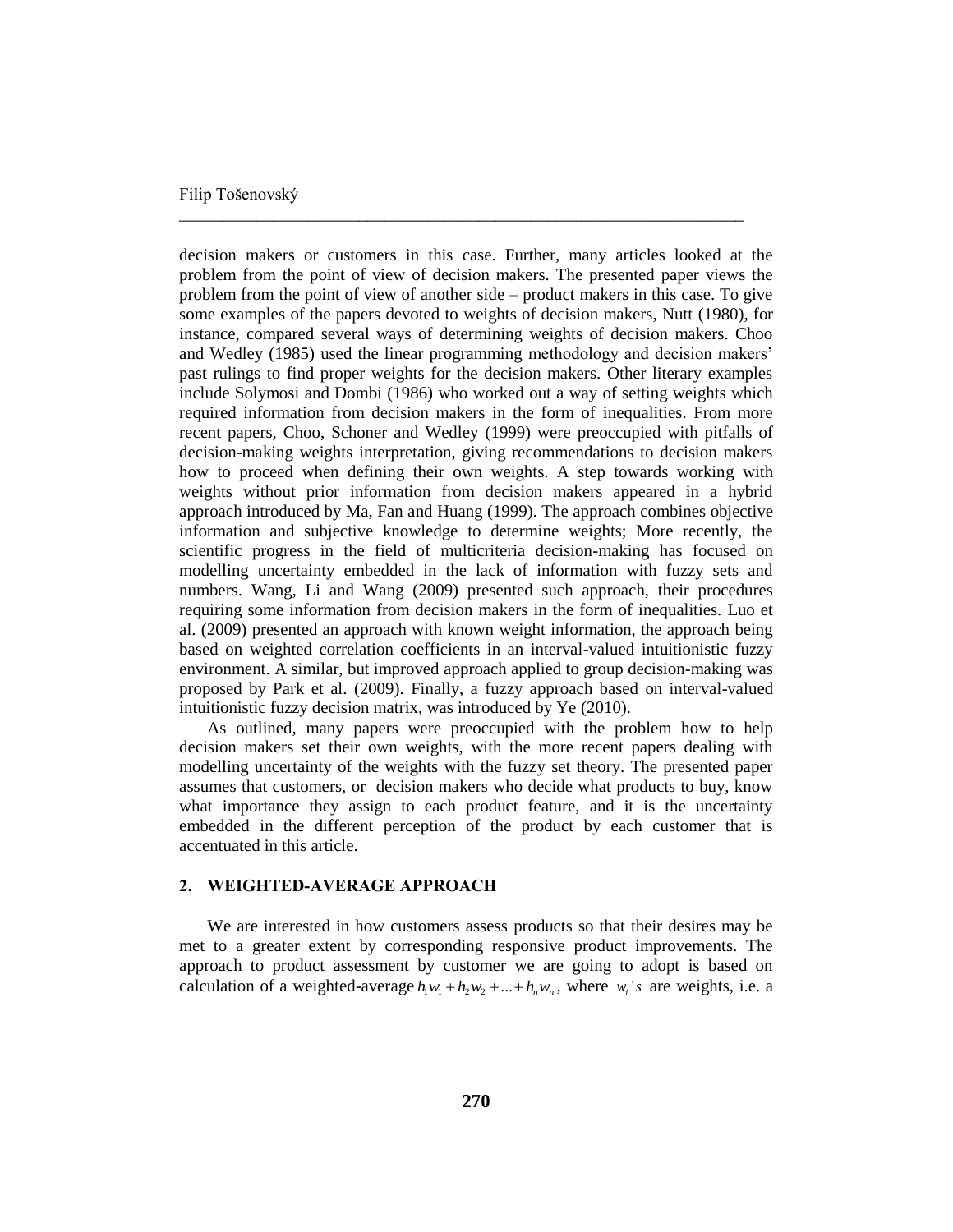**\_\_\_\_\_\_\_\_\_\_\_\_\_\_\_\_\_\_\_\_\_\_\_\_\_\_\_\_\_\_\_\_\_\_\_\_\_\_\_\_\_\_\_\_\_\_\_\_\_\_\_\_\_\_\_\_\_\_\_**

set of nonnegative numbers the sum of which equals one, and each  $h_i$  is a quantitative expression of the level of the *i*-th product feature observed [4]. It is assumed the levels are already dimensionless so that the summation makes sense. Various techniques exist which achieve this goal, including the so-called normalization and standardization techniques. The strength of the weighted-average approach is clear: in a group of typologically identical and mutually competing products, each product is evaluated by customer with a single number representing an aggregation of the product information. Since there is only one number that is assigned to each product, the products can be arranged from best to worst. Although not the only one, this approach is natural and reflects importance of all the criteria considered. This type of aggregate product evaluation will be utilized in the paper, and will be considered a *model* that describes the decision-making process customers go through when buying a product. It is eventually the customer that defines what features products should possess or how important these features are, but it is product makers that determine the levels  $h_i$ 's when designing products. The features discussed may include such characteristics as product price or product power efficiency, for instance. Product makers want to recognize the unknown weights, or the importance of the product features, so that they can adjust the levels  $h_i$  's to boost the product value.

We shall consider each weight of each customer to be strictly positive and smaller than one to avoid situations when a product feature with no importance to customer is involved in the discussion, or when a product would unnaturally have only one feature of interest. In the next section, we shall also presume that a random sample has been drawn from a population of customers. Each weight will then be considered a random variable whose sampled values are available as a result of the random drawing from a probability distribution which may be approximated by a continuous distribution. Therefore, each weight will be considered a continuous random variable.

Regarding the  $h_i$ 's, although they are often positive in the real world, we do not restrict their values to any set. An adverse yield provided by a financial product may serve as an example of  $h_i$  being negative. We will, however, assume that  $h_i \neq h_j$  for  $i \neq j$ . This condition will not affect the existence of a solution we will seek in relation to the unknown weights, but will have an effect on the uniqueness of the solution.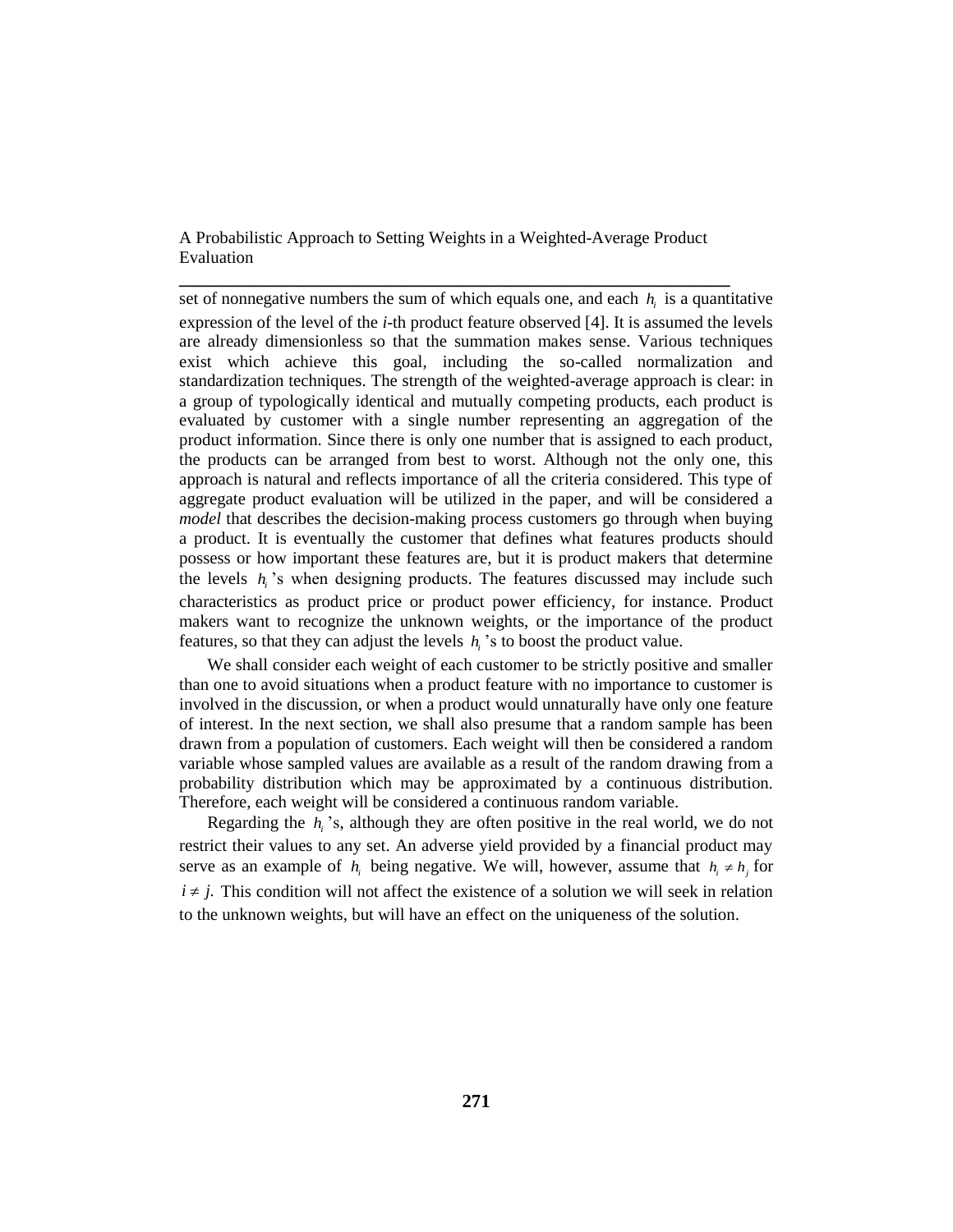## **3. INTERVAL FOR WEIGHTS**

In this section, we shall construct a general confidence interval for the vector of expected values of the weights used by customers to evaluate products of a kind. The expected value of a weight is considered to be what we previously referred to as a typical weight, and the motivation behind using this characteristic is the fact that each customer simply assigns different importance or weight to a product feature, generally speaking. Thus, a set of weights that is representative of the market's product perception is needed. Of course, when talking about confidence intervals, we automatically put ourselves in the framework of the probability theory. This is a reasonable model to work with here because a customer base may be looked at as a population and its customers' sets of weights in the product evaluation may be viewed as all possible realizations of a random vector, especially when a customer random poll is run to get the idea about the market.

\_\_\_\_\_\_\_\_\_\_\_\_\_\_\_\_\_\_\_\_\_\_\_\_\_\_\_\_\_\_\_\_\_\_\_\_\_\_\_\_\_\_\_\_\_\_\_\_\_\_\_\_\_\_\_\_\_\_\_\_\_\_\_\_\_\_

Let us assume a random selection of *m* customers from the customer base has been realized. Each of the customers was asked to provide their individual set of weights for a selected product. Their answers have the form of

$$
(w_1^{(i)}, w_2^{(i)}, ..., w_n^{(i)}), i = 1, 2, ..., m.
$$
 (1)

These sets of values represent realizations of  $m \cdot n$  random variables  $W_1^{(i)}$ ,  $W_2^{(i)}$ , ...,  $W_n^{(i)}$ ,  $i = 1, 2, ..., m$ , the probability distributions of which are unknown. What is known is that, for a given  $k, 1 \le k \le n$ , the variables  $W_k^{(i)}$ ,  $i = 1, 2, ..., m$ , represent a random sample drawn from the same probability distribution. As outlined in the previous section, we also assume that the distribution is, at least approximately within our model, continuous. Thus, we work with  $n$  continuous probability distributions. Althouth not always ideal, a normal distribution may be visualized as a model. In this context, we also assume that all the random variables are positive and smaller than one on the probability space  $(\Omega, S, P)$  where they are defined. Since  $0 \leq [W_k^{(i)}]^{i} \leq 1$ , where  $[W_k^{(i)}]^{i}$  is the *l*-th power of  $W_k^{(i)}$ , and this is true for each *k* and *i* considered and each positive integer *l*, all moments of all the variables exist as finite numbers [3], including the expected values  $\mu_k = E(W_k^{(i)})$ ,  $k = 1, 2, ..., n$ ,  $i = 1, 2, ..., m$ , and variances  $\sigma_k^2 = \text{var}(W_k^{(i)})$ ,  $k = 1, 2, ..., n$ ,  $i = 1, 2, ..., m$ . This means that  $\overline{W_k} = m^{-1} \sum_{i=1}^m W_k^{(i)}$  $\overline{W_k} = m^{-1} \sum_{i=1}^m W_k^{(i)},$ - $= m^{-1} \sum_{i=1}^{m}$  $k = 1, 2, ..., n$ , has the expected value  $\mu_k$  and variance var( $W_k$ ) =  $\sigma_k^2 / m$ .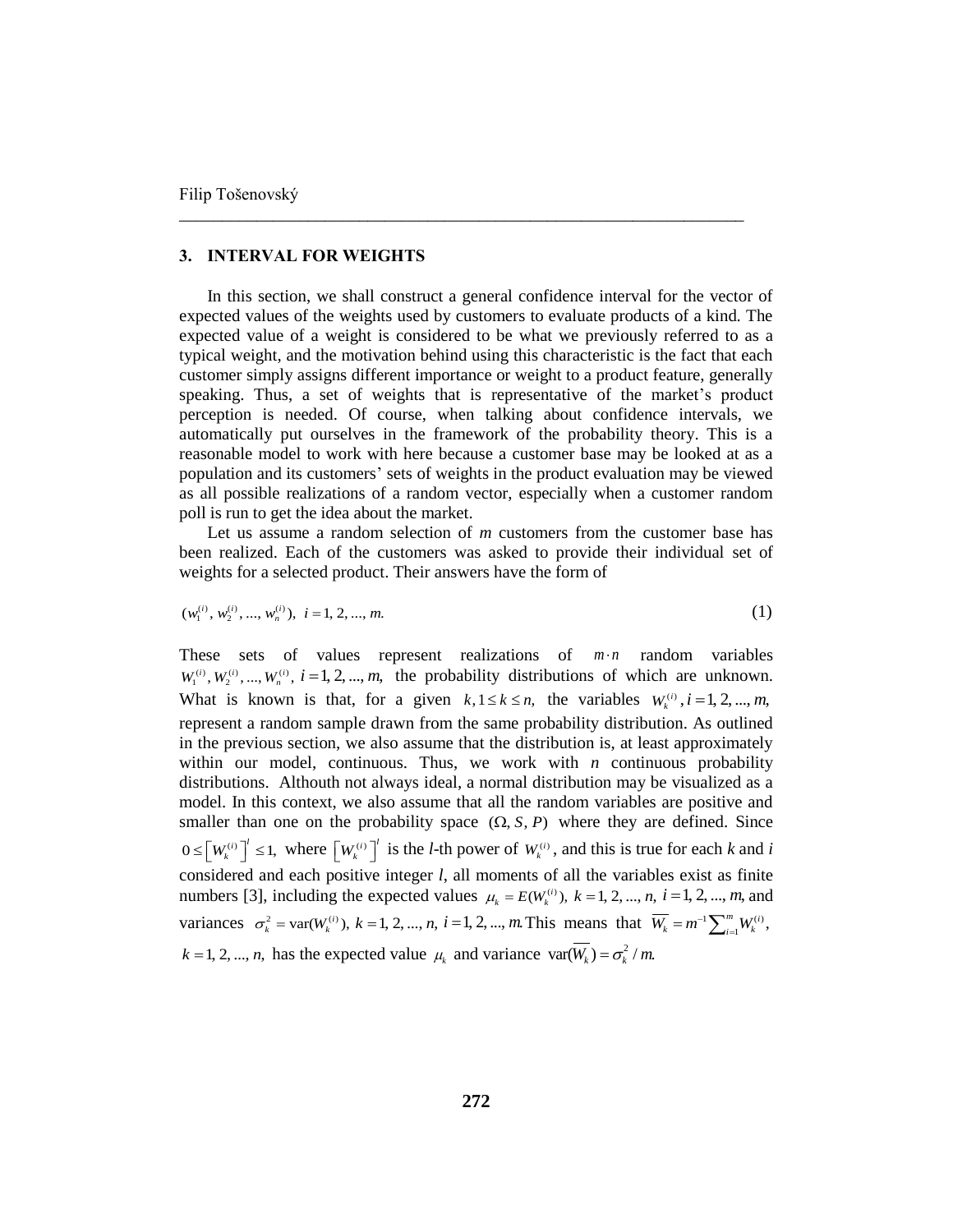**\_\_\_\_\_\_\_\_\_\_\_\_\_\_\_\_\_\_\_\_\_\_\_\_\_\_\_\_\_\_\_\_\_\_\_\_\_\_\_\_\_\_\_\_\_\_\_\_\_\_\_\_\_\_\_\_\_\_\_**

The Markov's inequality now states that if  $Y^*$  is a positive random variable with expected value  $E(Y^*)$ , then

$$
P(Y^* \ge \alpha E(Y^*)) \le 1/\alpha, \ \alpha > 1. \tag{2}
$$

Inequality (2) implies

$$
P(Y^* < \alpha E(Y^*)) \ge 1 - 1/\alpha, \ \alpha > 1. \tag{3}
$$

Let us have a nonnegative continuous random variable Y defined on a space  $(\Omega, S, P)$ , which has expected value  $E(Y)$ . If the variable is changed on the set

$$
M = \{ \omega \in \Omega : [Y(\omega) - E(Y)] = 0 \},\tag{4}
$$

i.e. on a set of probability zero since *Y* is a continuous random variable, so that it is strictly positive everywhere in  $\Omega$ , the change will not alter its stochastic behaviour. Also, the changed variable  $Y^*$  will still be a random variable, i.e. a measurable function on *S* (see the short appendix to this paper). Further,

$$
0 < E(Y) = E(Y^*),\tag{5}
$$

since the two variables differ only on *M*,  $P(M) = 0$ . Now, applying (2) to  $Y^*$ , we

$$
P(Y^* \ge \alpha E(Y^*)) \le 1/\alpha, \ \alpha > 1 \tag{6}
$$

and therefore, because of (5) and (6),

$$
P(Y \ge \alpha E(Y)) = P(Y \ge \alpha E(Y^*)) \le P(Y^* \ge \alpha E(Y^*)) \le 1/\alpha
$$
\n(7)

for  $\alpha > 1$ . Noting the left-hand side and the right-hand side of (7), and applying this result to the nonnegative continuous random variable  $(\overline{W_k} - \mu_k)^2$ ,  $1 \le k \le n$ , we have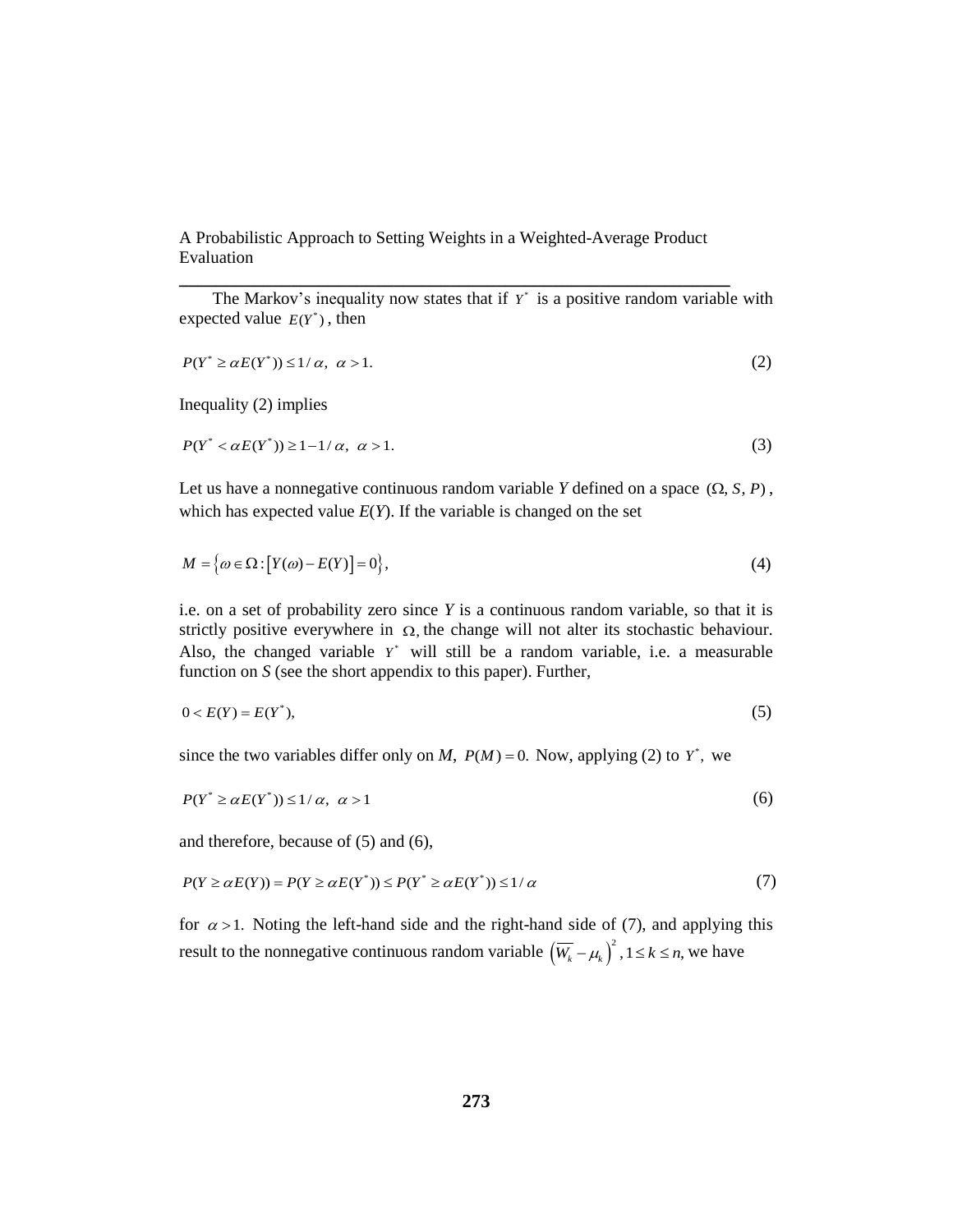$$
P\left\{ \left( \overline{W_k} - \mu_k \right)^2 \ge \alpha \cdot \text{var}(\overline{W_k}) \right\} \le 1/\alpha \tag{8}
$$

\_\_\_\_\_\_\_\_\_\_\_\_\_\_\_\_\_\_\_\_\_\_\_\_\_\_\_\_\_\_\_\_\_\_\_\_\_\_\_\_\_\_\_\_\_\_\_\_\_\_\_\_\_\_\_\_\_\_\_\_\_\_\_\_\_\_

for  $\alpha > 1, 1 \leq k \leq n$ , as  $E\left\{ \left( \overline{W_k} - \mu_k \right)^2 \right\} = \text{var}(\overline{W_k})$ .

Let us rewrite (8) to

$$
P\left\{ \left| \overline{W_k} - \mu_k \right| \ge \sqrt{\alpha \cdot \text{var}(\overline{W_k})} \right\} \le 1/\alpha \tag{9}
$$

for  $\alpha > 1, 1 \le k \le n$ . This implies, in the same way as (3) is implied by (2), that

$$
P\left\{ \left| \overline{W_k} - \mu_k \right| < \sqrt{\alpha \cdot \text{var}(\overline{W_k})} \right\} \ge 1 - 1/\alpha \quad \text{for } \alpha > 1, 1 \le k \le n,\tag{10}
$$

or

or  
\n
$$
P\{\overline{W_k} - \sqrt{\alpha \cdot \text{var}(\overline{W_k})} < \mu_k < \overline{W_k} + \sqrt{\alpha \cdot \text{var}(\overline{W_k})}\} \ge 1 - 1/\alpha \tag{11}
$$

for  $\alpha > 1, 1 \le k \le n$ . To simplify the notation, let the symbol  $B_k$  represent the event in the parentheses of (11). We are now interested in the probability  $P(\bigcap_{k=1}^n B_k)$ , that is in the probability that (11) holds for each *k* considered at the same time. We would like this probability to be high, but we cannot calculate it as  $P(\bigcap_{k=1}^{n} B_k) = \prod_{k=1}^{n} P(B_k)$ , since the events  $B_k$  are not statistically independent. This follows directly from the fact that the sum of  $W_k$ 's is one:

the sum of 
$$
W_k
$$
's is one:  
\n
$$
\sum_{k=1}^{n} \overline{W_k} = \sum_{k=1}^{n} (m^{-1} \sum_{i=1}^{m} W_k^{(i)}) = m^{-1} \sum_{i} \sum_{k} W_k^{(i)} = m^{-1} \sum_{i=1}^{m} 1 = 1.
$$
\n(12)

What we can use, however, is the following: First of all, (11) implies

$$
\prod_{k=1}^{n} P(B_k) \ge (1 - 1/\alpha)^n.
$$
 (13)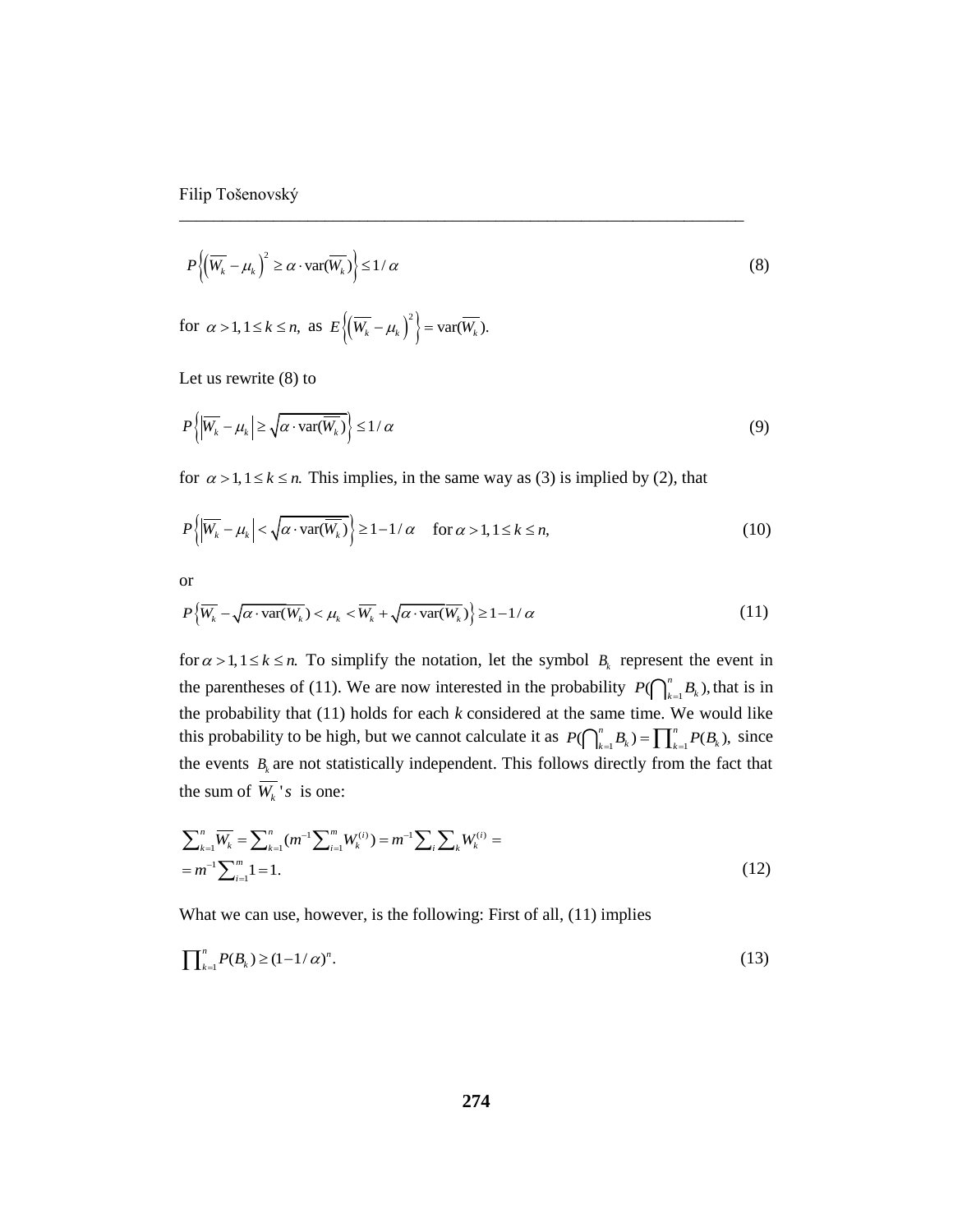**\_\_\_\_\_\_\_\_\_\_\_\_\_\_\_\_\_\_\_\_\_\_\_\_\_\_\_\_\_\_\_\_\_\_\_\_\_\_\_\_\_\_\_\_\_\_\_\_\_\_\_\_\_\_\_\_\_\_\_**

Secondly, assuming that among the numbers  $P(B_k)$ , there is a unique minimum, the relation

$$
P(B_h) = \min_{1 \le k \le n} P(B_k) < P(B_l), \, 1 \le l \le n, \, l \ne h,\tag{14}
$$

implies that

$$
B_h \subset B_l, 1 \le l \le n, l \ne h,\tag{15}
$$

since the opposite,  $B_h \supseteq B_l$  leads to the contradiction

 $P(B_h) \ge P(B_l)$ . From (15), we obtain

$$
B_h = \bigcap_{k=1}^n B_k,\tag{16}
$$

and so, using (13), (16),

$$
P(\bigcap_{k=1}^{n} B_{k}) = \prod_{k=1}^{n} P(B_{k}) \cdot \frac{P(\bigcap_{k=1}^{n} B_{k})}{\prod_{k=1}^{n} P(B_{k})}
$$
  
\n
$$
\geq \prod_{k=1}^{n} P(B_{k}) \cdot P(\bigcap_{k=1}^{n} B_{k}) = \prod_{k=1}^{n} P(B_{k}) \cdot \min_{1 \leq k \leq n} P(B_{k})
$$
  
\n
$$
\geq (1 - 1/\alpha)^{n+1}.
$$
\n(17)

To sum up, selecting a high  $\alpha$ , we can accomplish that the probability of the event

$$
\bigcap_{k} \left\{ \overline{W_k} - \sqrt{\alpha \cdot \text{var}(\overline{W_k})} < \mu_k < \overline{W_k} + \sqrt{\alpha \cdot \text{var}(\overline{W_k})} \right\} \tag{18}
$$

is high enough. Therefore, the multivariate interval

$$
J = J_1 \times J_2 \times \dots \times J_n,\tag{19}
$$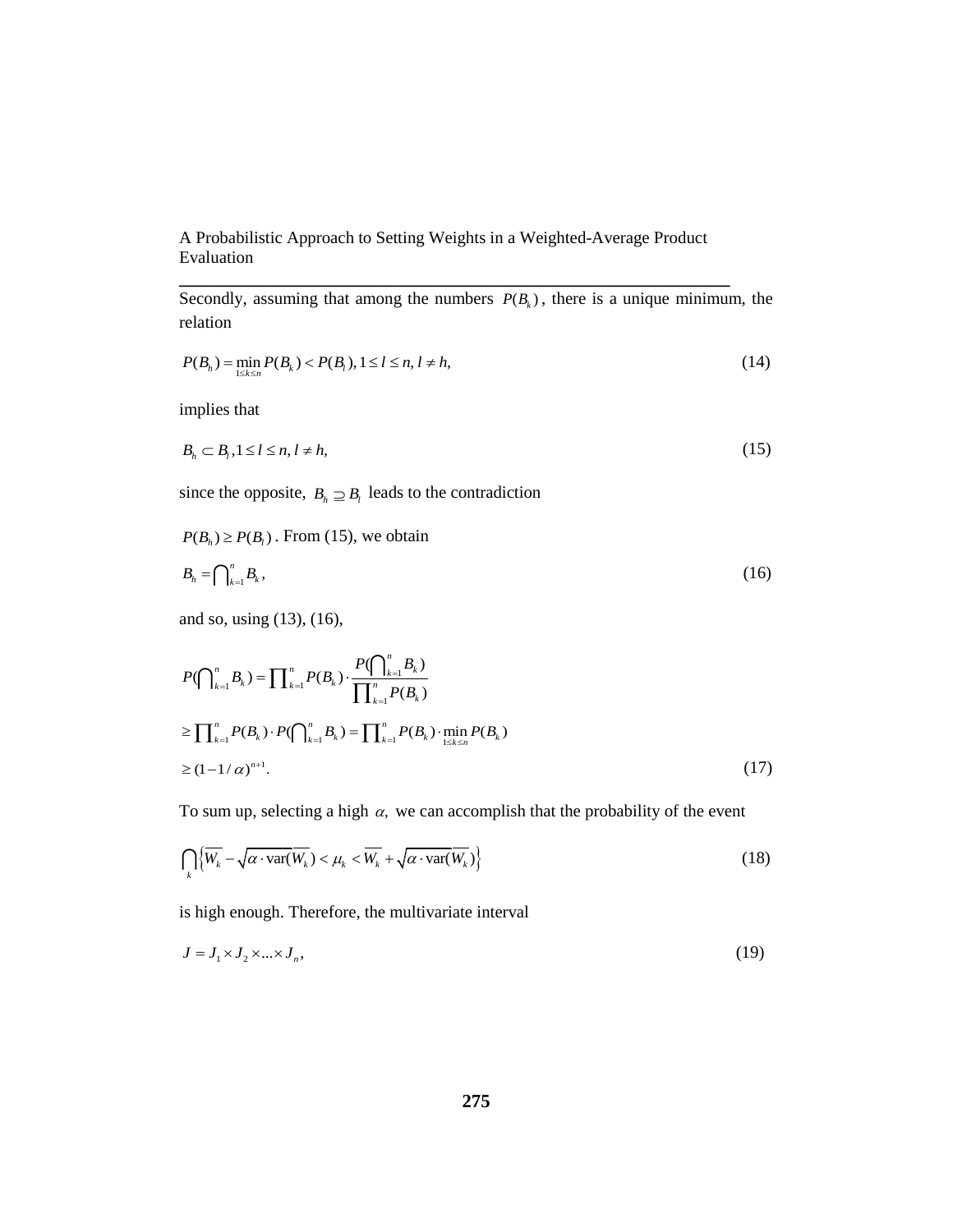where, for  $1 \leq k \leq n$ ,

$$
J_k = (J_k^1, J_k^2) = \left(\overline{W_k} - \sqrt{\alpha \cdot \text{var}(W_k)}, \overline{W_k} + \sqrt{\alpha \cdot \text{var}(W_k)}\right)
$$
(20)

\_\_\_\_\_\_\_\_\_\_\_\_\_\_\_\_\_\_\_\_\_\_\_\_\_\_\_\_\_\_\_\_\_\_\_\_\_\_\_\_\_\_\_\_\_\_\_\_\_\_\_\_\_\_\_\_\_\_\_\_\_\_\_\_\_\_

may serve as a confidence interval for the vector of expected or typical weights  $\mu = (\mu_1, \mu_2, ..., \mu_n).$ 

## **4. PROPER SAMPLE SIZE**

In this shorter section of the text, we shall focus on the width of the derived confidence interval. This is important because, as suggested by (17), it might be needed to set  $\alpha$  fairly high to achieve an appropriately high probability, especially when *n* is not particularly small. The problem is that a too large  $\alpha$  leads to an overly wide, and therefore imprecise interval (20). This problem brings us to a discussion on how large the random sample we work with should be, since the larger the sample, the smaller the variance  $var(\overline{W_k}) = \sigma_k^2 / m$ , which would allow us a more comfortable setting of  $\alpha$  when constructing the interval. Except for the greater precision of the narrower interval, the interval should also be narrow enough not to contain the extreme values zero and one, since if it did contain such values, the result would not comply with our natural and previously mentioned requirement that all conceived product features have their importance in the customers' evaluation of the entire product. To derive how large the random sample should be, we use (17) and (20) with the unknown characteristic var( $W_k$ ) =  $\sigma_k^2$  / *m*, being estimated by its usual sample counterpart  $\widehat{\text{var}}(W_k) = s_k^2 / m$ , where  $s_k^2 = (m-1)^{-1} \sum_{i=1}^m (W_k^{(i)} - \overline{W_k})^2, 1 \le k \le n$ . As is known, the estimates will be consistent.

The requirement that  $(1-1/\alpha)^{n+1}$  be sufficiently high, say 0.9, at least, means that

$$
\alpha \ge (1 - \sqrt[n+1]{0.9})^{-1} \tag{21}
$$

is necessary. The requirement that the intervals don't contain one and zero means that

$$
\overline{W_k} - \sqrt{\alpha \cdot \widehat{\text{var}}(W_k)} > 0
$$

and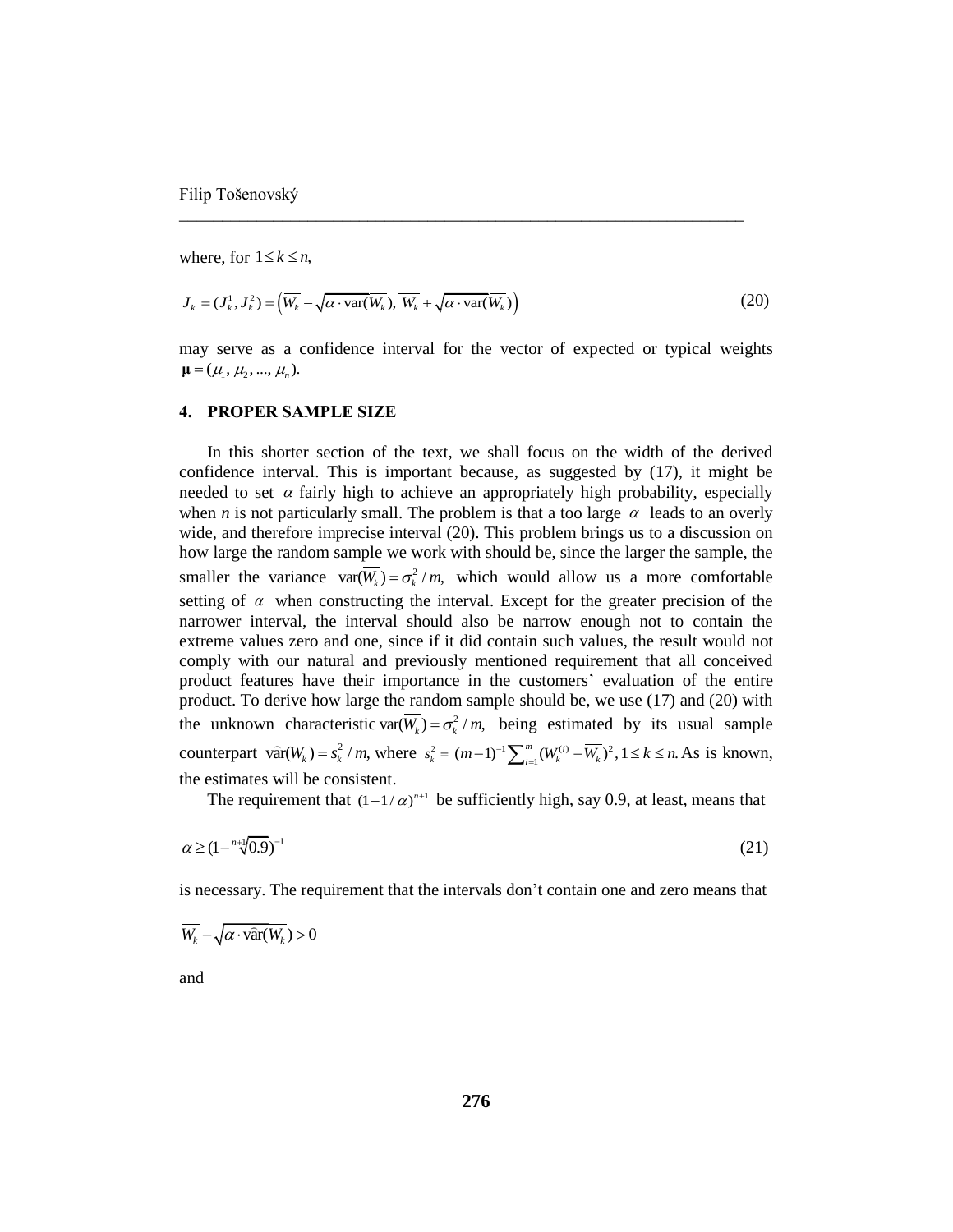$$
\overline{W_k} + \sqrt{\alpha \cdot \widehat{\text{var}}(W_k)} < 1 \tag{22}
$$

for each *k* considered. Since  $\widehat{\text{var}}(W_k)$  depends on the sample size *m* reciprocally, a large enough sample size will ensure a small enough  $\hat{var}(W_k)$ , which will ensure validity of (22), and, at the same time, will allow for a sufficiently high  $\alpha$  that satisfies (21). A four-feature product, for instance, will require  $\alpha$  of at least 48 according to (21). If, at the same time, the *k*-th weight meanders around a value within 0.2 units, and so the variance  $s_k^2$  will be of 0.04 order, then for a  $W_k$  of 0.2, one can expect a poll of 50 customers to satisfy (22) for this particular *k*, as well. Thus, setting  $\alpha = 48$  and  $m = 50$  satisfies (21) and (22) for this *k*.

### **5. ADDITIONAL INFORMATION ON µ**

Having constructed a confidence interval containing the unknown vector of expected weights  $\mu$  with a high probability, we are set to give a thought to where in the interval the unknown vector might be located. Of course, these discussions must be based on additional information. Technically, our discussion is now aimed at selecting a point estimate of  $\mu$  from the interval *J*. One obvious and most frequent candidate with this property that would serve as a point estimate of  $\mu$  is  $(W_1, W_2, ..., W_n)$ . The coordinates of this vector are consistent estimates of the corresponding coordinates of **μ**. . The consistency, however, requires larger samples. When a sample is large enough to ensure consistency is not generally known, and a sample of around fifty customers, which otherwise might suffice for other purposes, such as those analyzed in the previous section, is not particularly large by most statistical standards, when it comes to asymptotic statistical properties of an estimate. The question then arises whether a different estimate from *J* than the one typically used could be exploited, provided some other information on the market is available.

Such information may be available indeed, and the kind of information we are going to exploit is the information that a company has an inferior position in the market. This company can be expected to generate a product the value of which is low when judged by customers. Using the weighted-average approach as a model for product value, we could expect that the weighted average of the inferior product is low. We may then be motivated to seek an estimate  $\hat{\mu} = (\hat{\mu}_1, \hat{\mu}_2, ..., \hat{\mu}_n)$  of  $\mu$  in *J* which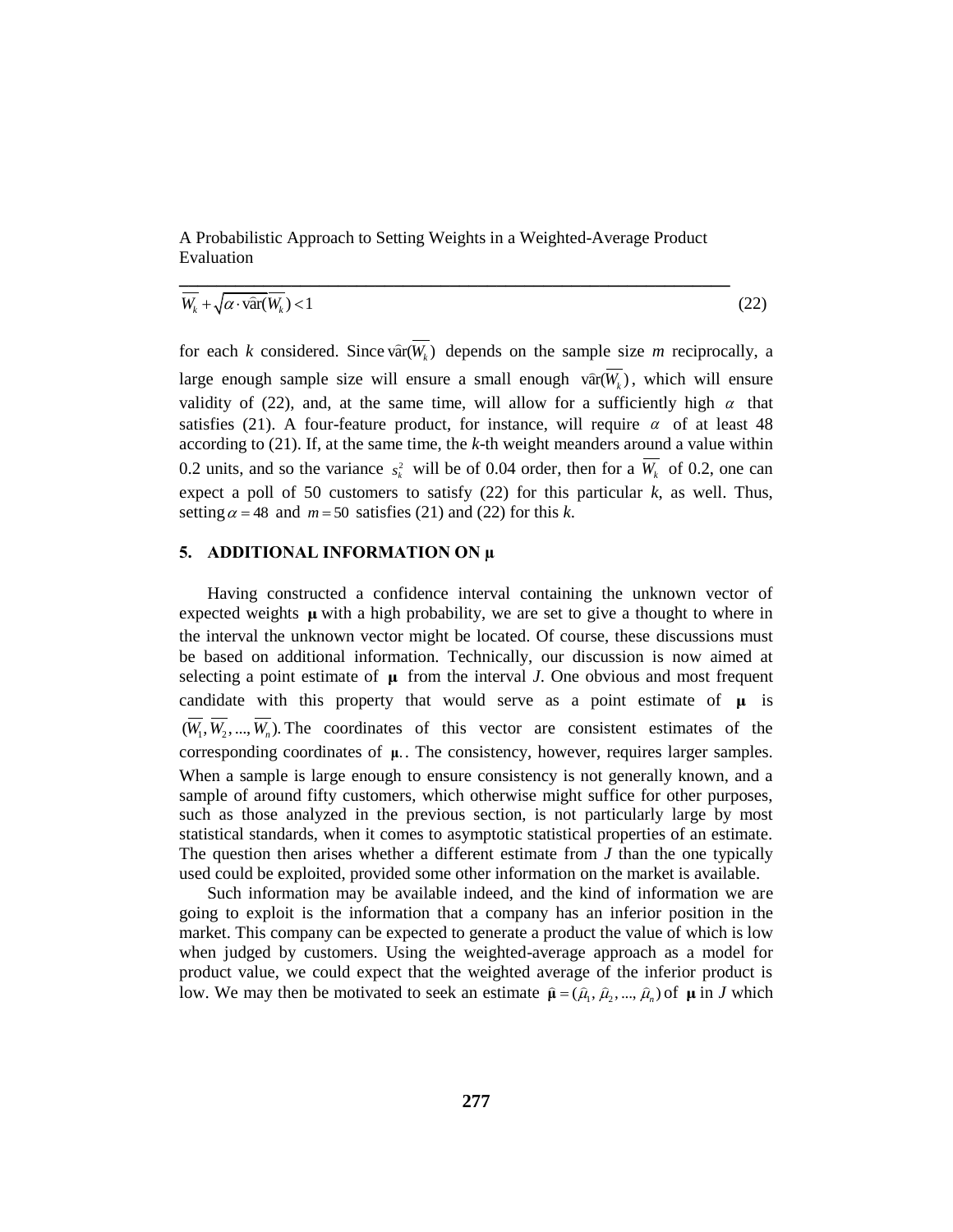minimizes the weighted-average value of the inferior product. The minimization approximates the low product value. That is, we are looking for such numbers  $\hat{\mu} = (\hat{\mu}_1, \hat{\mu}_2, ..., \hat{\mu}_n)$ , that for the following function  $f(\mathbf{w}) = f(w_1, ..., w_n) = \sum_{i=1}^n h_i w_i$  and the  $\hat{\mu} = (\hat{\mu}_1, \hat{\mu}_2, ..., \hat{\mu}_n)$ , that for the following function  $f(\mathbf{w}) = f(w_1, ...$ <br>set  $M = \left\{ \mathbf{w} \in R^n : J_i^1 \le w_i \le J_i^2, i = 1, 2, ..., n, \sum_{i=1}^n w_i = 1 \right\}$ , we have  $\min_{\mathbf{w} \in M} f(\mathbf{w}) = f(\hat{\mathbf{\mu}}).$  (23)

\_\_\_\_\_\_\_\_\_\_\_\_\_\_\_\_\_\_\_\_\_\_\_\_\_\_\_\_\_\_\_\_\_\_\_\_\_\_\_\_\_\_\_\_\_\_\_\_\_\_\_\_\_\_\_\_\_\_\_\_\_\_\_\_\_\_

The coefficients  $h_i$ 's in  $f$  are the levels of the features of an inferior product. Three questions are of interest in connection with (23): A) Is there a point  $\hat{\mu} \in R^n$  which minimizes  $f$  on  $M$ ? B) If such a point exists, is it the only solution to the problem? C) How to find the point  $\hat{\mu}$  if (23) holds?

The answer to question A) is as follows: firstly,  $M \neq \emptyset$  according to (11) and (12); secondly, the set is apparently bounded; thirdly, the set is closed – a point **z** with a zero distance from the set  $K = \{ w \in R^n : \sum_{i=1}^n w_i = 1 \}$  is the limit of a sequence of points  $\mathbf{x}^{(m)}$  from this set. Now, since the function  $k(x_1, x_2, ..., x_n) = \sum_{i=1}^n x_i - 1$  is continuous,  $k(\mathbf{z}) = \lim_{m \to \infty} k(\mathbf{x}^{(m)}) = \lim_{m \to \infty} 0 = 0$ , that is  $\sum_{i=1}^{n} z_i - 1 = 0$  and  $\mathbf{z} \in K$ . The set *K* is therefore closed. Since *M* is an intersection of two closed sets – the interval *J* and the set  $K$ , it is closed itself. Further, the function  $f$  is continuous on  $M$ , and so the existence of a solution to the problem (23) is guaranteed.

Let us now focus on question  $C$ ). Although a solution may easily be found with an optimization software, since we are dealing with a linear program, we shall first discuss a way of detecting the solution without software because the discussion will also help us answer question B). Later, however, we will use a simple software package to verify the validity of our conclusions.

Since the solution is an element of  $J \cap K$ , it belongs to *J*. Let us imagine that the solution  $\hat{\mu}$  exists in the interior of *J*. Since there are integers  $k, l$ ,  $1 \le k \le n, 1 \le l \le n, k \ne l$ , such that  $h_k < h_l$  (see the assumptions on the  $h_l$ 's), selecting a vector  $\mathbf{u} \in R^n$ ,  $\mathbf{u} = (0, 0, ..., \varepsilon, 0, ..., -\varepsilon, 0, ..., 0)$ , where  $\varepsilon$  is positive and represents the *k*th coordinate of  $\bf{u}$  and  $-\varepsilon$  represents the *l*-th coordinate of the vector, we get

$$
\varepsilon h_k < \varepsilon h_l, \text{ or } \varepsilon h_k - \varepsilon h_l < 0 \tag{24}
$$

and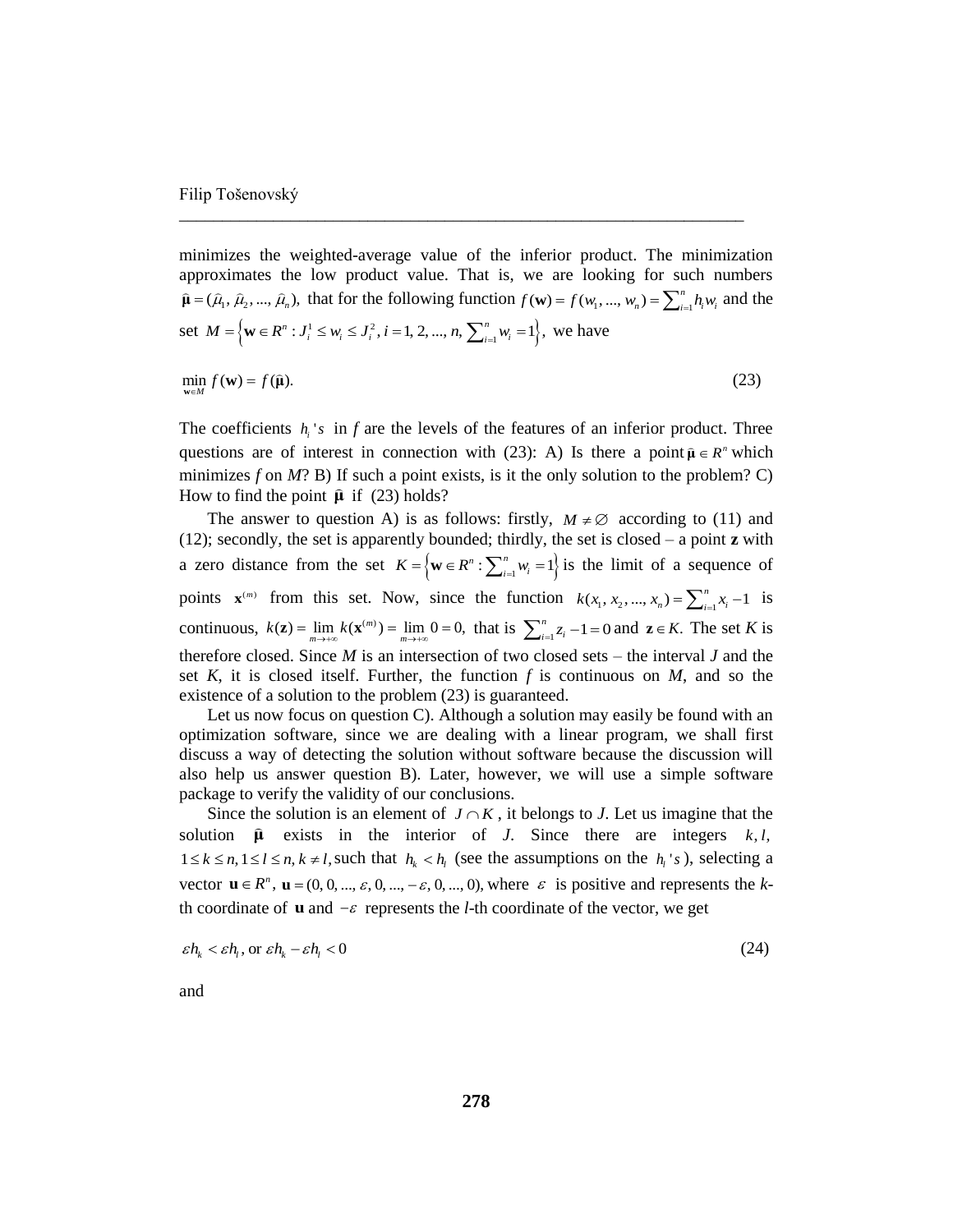**\_\_\_\_\_\_\_\_\_\_\_\_\_\_\_\_\_\_\_\_\_\_\_\_\_\_\_\_\_\_\_\_\_\_\_\_\_\_\_\_\_\_\_\_\_\_\_\_\_\_\_\_\_\_\_\_\_\_\_**

$$
f(\hat{\mathbf{\mu}} + \mathbf{u}) = f(\hat{\mathbf{\mu}}) + f(\mathbf{u}) = f(\hat{\mathbf{\mu}}) + \varepsilon h_k - \varepsilon h_l < f(\hat{\mathbf{\mu}}). \tag{25}
$$

At the same time, for a small enough positive  $\varepsilon$ , the point  $\hat{\mu} + \mathbf{u} = (\hat{\mu}_1 + \hat{\mu}_1, ..., \hat{\mu}_n + \hat{\mu}_n)$ , resulting from shifting the point  $\hat{\mu}$  in the direction of **u** by a unit, will still belong to  $J$ , since  $\hat{\mu}$  is an interior point of the interval. Moreover,  $\prod_{i=1}^{n} (\hat{\mu}_i + u_i) = 1$  $\sum_{i=1}^{n} (\hat{\mu}_i + \mu_i) = 1$  and  $\hat{\mu} + \mathbf{u}$  belongs to *K*, as well. Thus, our prerequisite of having a solution in the interior of *J* leads to a contradiction – we have found another point in *M* which reduces the already minimal value of the function. The current conclusion is the solution lies on the boundary of *J*, in other words, at least one of the coordinates of the solution, say  $\hat{\mu}_i$ , for instance, lies on the boundary of the corresponding univariate interval  $J_i$ .

*Remark:* If  $M^* = \{ \mathbf{w} \in R^n : J_i^1 \le w_i \le J_i^2, i = 1, ..., n, \sum_{i=1}^n w_i = c \}, c \in (0,1) \text{ fixed, is defined}$ instead of *M* and  $M^* \neq \emptyset$  holding, then, replacing  $\sum_{i=1}^{n} (\hat{\mu}_i + u_i) = 1$  $\sum_{i=1}^{n} (\hat{\mu}_i + u_i) = 1$  with  $\int_1(\widehat{\mu}_i+\mu_i)$ *n*  $\sum_{i=1}^{n} (\hat{\mu}_i + u_i) = c$  in the proof and keeping the rest of the problem the same, the conclusions about the existence and boundary location of the solution for the newly defined set  $M^*$ , or the newly defined problem, will apply, as well.

Let us return to the original problem now. The coordinate of the solution which lies on the boundary of its corresponding interval is one of the numbers  $\hat{\mu}_i$ ,  $1 \le i \le n$ . Let  $\hat{\mu}_1$  be such a number. Since  $\hat{\mu}_1 \in J_1$ ,  $0 < \hat{\mu}_1 < 1$  (see section 4). The other coordinates of the solution, the numbers  $\hat{\mu}_2, ..., \hat{\mu}_n$ , satisfy

$$
\hat{\mu}_i \in J_i, i = 2, ..., n, \sum_{i=2}^n \hat{\mu}_i = 1 - \hat{\mu}_1.
$$
\n(26)

The numbers also minimize the function

$$
g(w_2, w_3, ..., w_n) = h_1 \hat{\mu}_1 + \sum_{i=2}^n h_i w_i
$$
\n(27)

on the set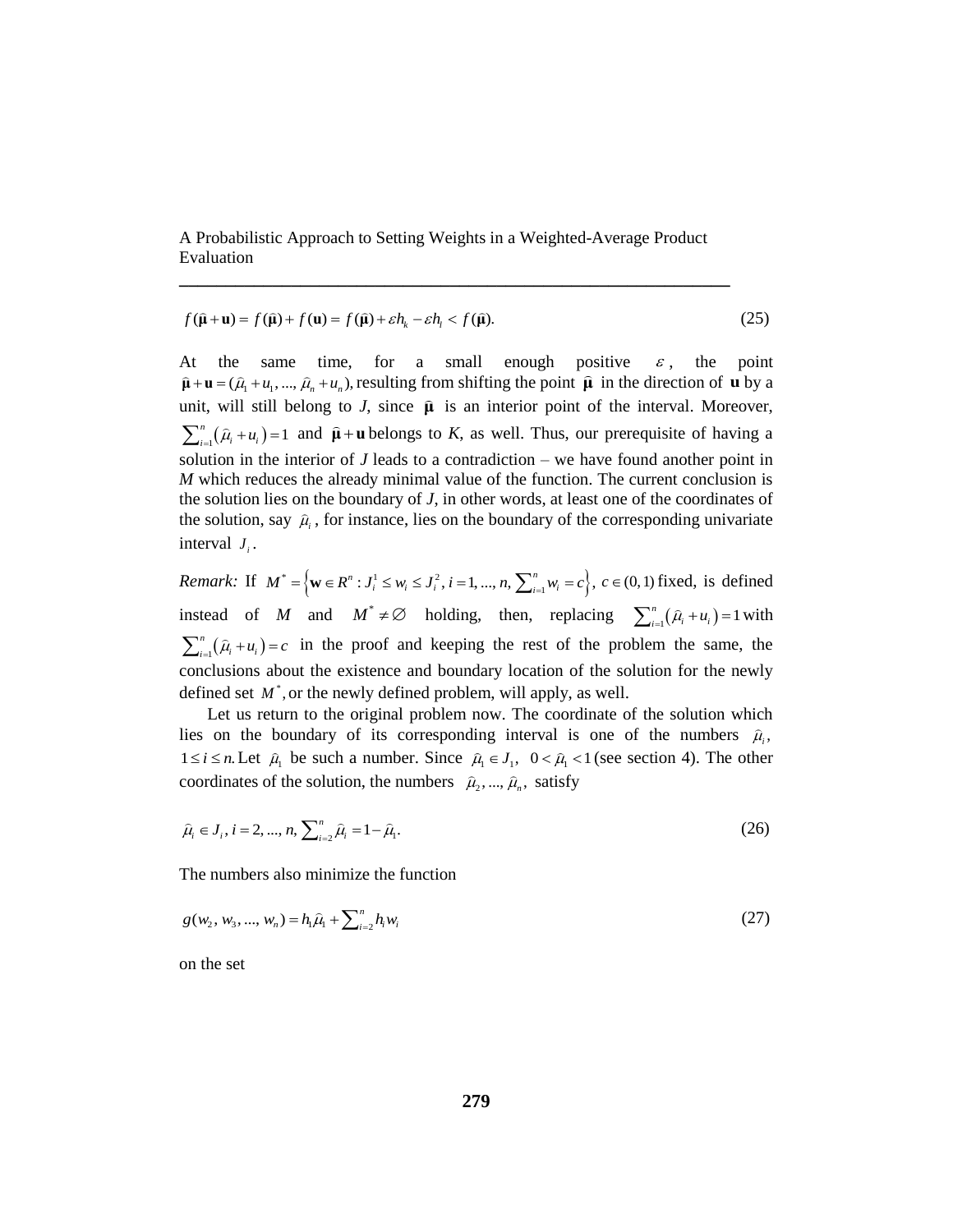$$
M^* = \left\{ \mathbf{w} : J_i^1 \le w_i \le J_i^2, i = 2, ..., n, \sum_{i=2}^n w_i = 1 - \widehat{\mu}_1 \right\}.
$$
 (28)

\_\_\_\_\_\_\_\_\_\_\_\_\_\_\_\_\_\_\_\_\_\_\_\_\_\_\_\_\_\_\_\_\_\_\_\_\_\_\_\_\_\_\_\_\_\_\_\_\_\_\_\_\_\_\_\_\_\_\_\_\_\_\_\_\_\_

Thus, to find the other coordinates  $\hat{\mu}_2, ..., \hat{\mu}_n$ , we need to solve the subproblem (26) – (28), but this is exactly the kind of problem discussed in the remark, provided the  $h_i$ 's in (27) are mutually different, which is the case here by our assumptions. Strictly speaking, the term  $h_1\hat{\mu}_1$  should also be included in (25), but this does not alter the speaking, the term  $h_1\hat{\mu}_1$  should also be included in (25), but this does not alter the conclusion:  $g(\hat{\mu} + \mathbf{u}) = g(\hat{\mu}) + g(\mathbf{u}) - h_1\hat{\mu}_1 = g(\hat{\mu}) + \varepsilon h_k - \varepsilon h_1 < g(\hat{\mu})$ . Thus, the subproblem has a solution on the boundary of  $J_2 \times ... \times J_n$ , i.e. at least one of the coordinates  $\hat{\mu}_2, ..., \hat{\mu}_n$  is on the boundary of its corresponding univariate interval. Let us say that it is  $\hat{\mu}_2$ . Then we may proceed in the same way as we have done so far, encountering another sub-subproblem with a solution which is on the boundary of the interval  $J_3 \times ... \times J_n$ . Proceeding this way, each of the numbers  $\hat{\mu}_1, ..., \hat{\mu}_n$ , except perhaps one,  $\hat{\mu}_{j_n}$ , which will be calculated in the final iteration of the procedure as a straightforward solution of the form  $\hat{\mu}_i = 1 - \sum_{i=1}^{n-1}$  $\hat{\mu}_n = 1 - \sum\nolimits_{k = 1}^{n - 1} {{{\widehat {\mu} }_{{j_k}}}}\,,$ *n*  $\widehat{\mu}_{_{j_n}} = 1 - \sum\nolimits_{k = 1}^{n - 1}\widehat{\mu}_{_{j_k}}$  $=1-\sum_{k=1}^{n-1} \hat{\mu}_{j_k}$ , will lie on the boundary of its corresponding univariate interval.

We don't know which sequence  $\hat{\mu}_{j_1} \to \hat{\mu}_{j_2} \to ... \to \hat{\mu}_{j_n}$  we should decide to pass through, and which of the two boundaries of the interval  $J_{i}$ ,  $1 \le i \le n$ , to insert in  $\hat{\mu}_i, 1 \le i \le n$ , on this path, so we might try all the combinations. One of the combinations will lead to the solution. This procedure leads to setting up a tree which, however, need not be walked through entirely, as suggested, since many of the paths repeat. Since the tree has at most a finite number of branches, the number of solutions to the original problem is finite. We shall see, however, that there is only one solution to the problem. To see this, we shall draw on the conclusion of our discussion so far that at most one of the weights representing the solution does not lie on the boundary of its corresponding univariate interval. This said, let us look at question B).

Let's assume more than one solution to the problem exist, i.e. there is a point  $P = (w_1^p, w_2^p, ..., w_n^p)$  and a point  $Q = (w_1^q, w_2^q, ..., w_n^q)$ ,  $P \neq Q$ , both of which minimize the function *f* on *M*, that is  $f(P) = f(Q)$ . An index *i*,  $1 \le i \le n$ , exists, such that  $w_i^p \ne w_i^q$ . Since both **P** and **Q** represent a set of weights, we have

$$
w_1^p + w_2^p + \dots + w_{i-1}^p + w_{i+1}^p + \dots + w_n^p = 1 - w_i^p,
$$
\n(29)

$$
w_1^q + w_2^q + \dots + w_{i-1}^q + w_{i+1}^q + \dots + w_n^q = 1 - w_i^q.
$$
 (30)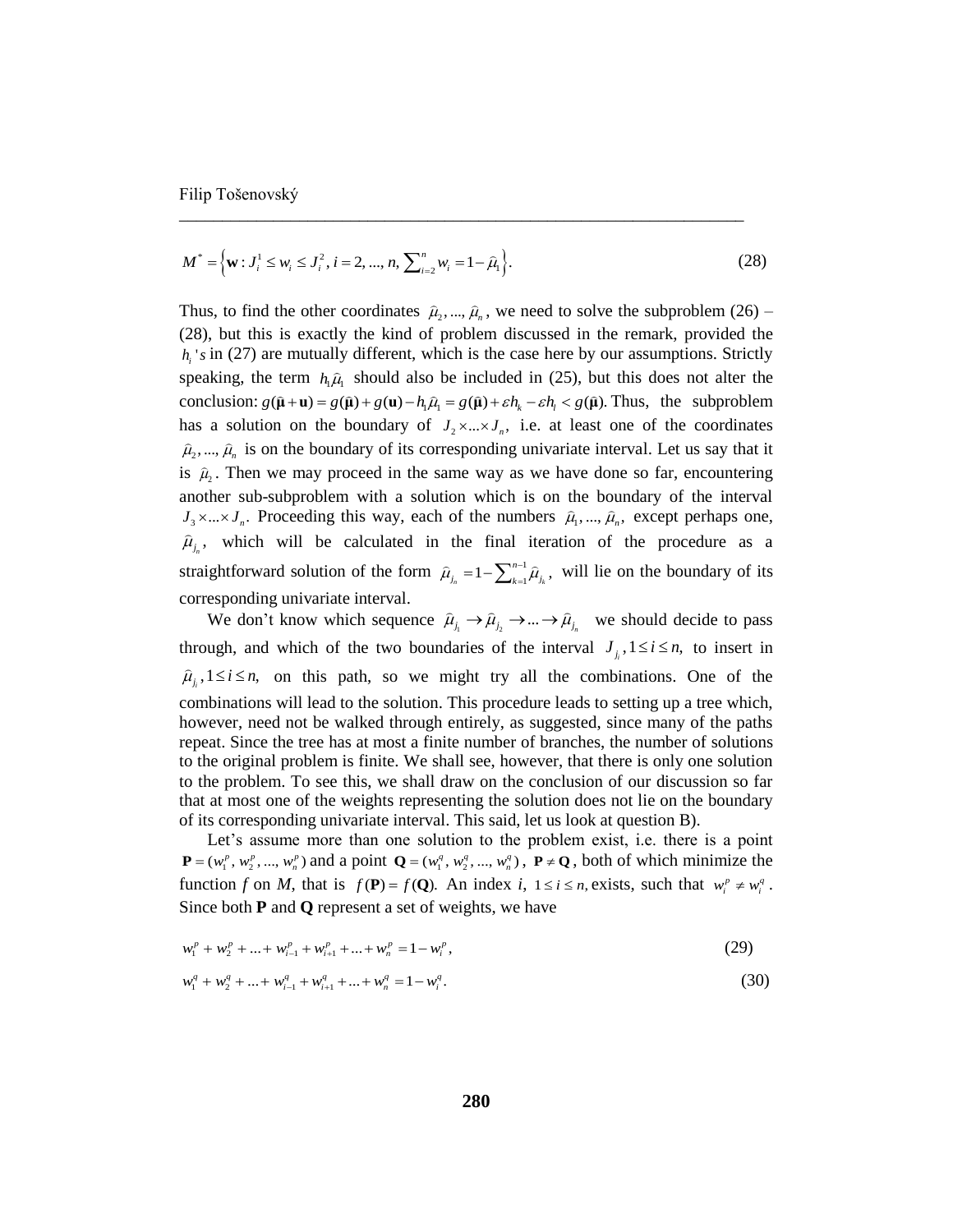A Probabilistic Approach to Setting Weights in a Weighted-Average Product Evaluation

**\_\_\_\_\_\_\_\_\_\_\_\_\_\_\_\_\_\_\_\_\_\_\_\_\_\_\_\_\_\_\_\_\_\_\_\_\_\_\_\_\_\_\_\_\_\_\_\_\_\_\_\_\_\_\_\_\_\_\_**

Since the right-hand sides of (29) and (30) differ, another index  $j, 1 \le j \le n, j \ne i$ , exists that  $w_j^p \neq w_j^q$ . Since *J* is convex, the line  $\mathbf{P} + \alpha(\mathbf{Q} - \mathbf{P})$ ,  $\alpha \in [0,1]$ , belongs to *J*, moreover, that  $w_j^p \neq w_j^q$ . Since *J* is convex, the line  $\mathbf{P} + \alpha(\mathbf{Q} - \mathbf{P})$ ,  $\alpha \in [0, 1]$ , belongs to *J*, moreover,<br> $\sum_{k=1}^n \left[w_k^p + \alpha(w_k^q - w_k^p)\right] = 1$ ,  $f(\mathbf{P} + \alpha(\mathbf{Q} - \mathbf{P})) = f(\mathbf{P}) + \alpha(f(\mathbf{Q}) - f(\mathbf{P})) = f(\mathbf{P})$ , so all points on the line segment are solutions to the problem. Since **P** is a solution, either  $w_i^p$  or  $w_j^p$  (or both) lies on the boundary of the interval  $J_i$  and  $J_j$  respectively. If none of the numbers lied on the boundary, P would not be a solution, as we saw in the previous discussion. However, looking at a point  $P + \alpha(Q - P)$ ,  $\alpha \in (0,1)$ , and its *i*-th and *j*-th coordinate, in particular,

$$
w_i^p + \alpha (w_i^q - w_i^p), \tag{31}
$$

$$
w_j^p + \alpha (w_j^q - w_j^p), \tag{32}
$$

we see that the coordinates  $w_i^p$ ,  $w_j^p$  will move away from their respective boundaries if they are on the boundaries, or one of them will stay away from its boundary if it isn't already on its boundary, for a sufficiently small  $\alpha \in (0,1)$ , since  $w_i^p \neq w_i^q$ ,  $w_j^p \neq w_j^q$ . Yet, the moved point will remain, as we saw in the previous paragraph, a solution to the problem. This solution will have at least two coordinates not lying on the boundaries of their respective intervals. This, however, is a contradiction. Thus, there cannot be two different solutions to the problem.

As was mentioned at the beginning of the analysis, the unique solution can be found with a software. We went deeper into the problem to see that results returned by an optimization software may be considered unique. We shall use now, as promised, a simple software - the Excel Solver to demonstrate the validity of the presented ideas.

#### **6. EXAMPLE**

The final section presents an example to demonstrate the procedure just described, and verify its validity, using Excel Solver. A four-feature product is analysed. The and verify its validity, using Excel Solver. A four-feature product is analysed. The value function is  $f(w_1, w_2, w_3, w_4) = 0.11w_1 + 0.4w_2 + 0.2w_3 + 0.7w_4$ , and let us assume that value function is  $f(w_1, w_2, w_3, w_4) = 0.11w_1 + 0.4w_2 + 0.2w_3 + 0.7w_4$ , and let us assume that<br>the confidence interval for the weights is  $J = [0.2, 0.5] \times [0.05, 0.3] \times [0.1, 0.2] \times [0.3, 0.35]$ .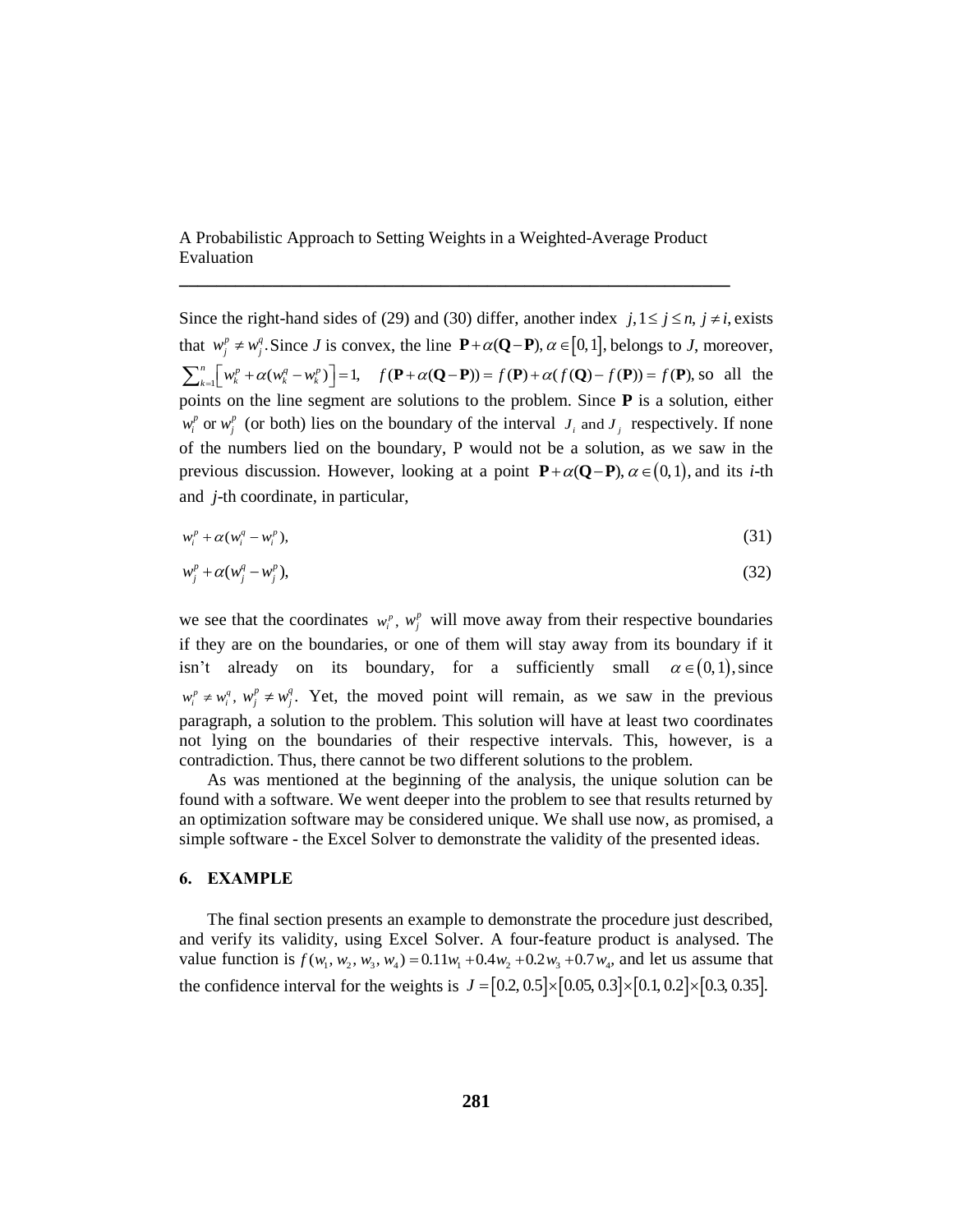The aforementioned tree has 128 branches, representing all possible sequences of selecting the boundary values for the unknown expected weights. The sequences are:

\_\_\_\_\_\_\_\_\_\_\_\_\_\_\_\_\_\_\_\_\_\_\_\_\_\_\_\_\_\_\_\_\_\_\_\_\_\_\_\_\_\_\_\_\_\_\_\_\_\_\_\_\_\_\_\_\_\_\_\_\_\_\_\_\_\_

```
*w_1 \rightarrow w_2 \rightarrow w_3 \rightarrow w_4, *w_1 \rightarrow w_2 \rightarrow w_4 \rightarrow w_3, w_1 \rightarrow w_3 \rightarrow w_2 \rightarrow w_4, *w_1 \rightarrow w_3 \rightarrow w_4 \rightarrow w_2,
w_2 \rightarrow w_1 \rightarrow w_3 \rightarrow w_4, w_2 \rightarrow w_1 \rightarrow w_4 \rightarrow w_3, w_2 \rightarrow w_3 \rightarrow w_1 \rightarrow w_4, ^*w_2 \rightarrow w_3 \rightarrow w_4 \rightarrow w_1,
w_3 \rightarrow w_1 \rightarrow w_2 \rightarrow w_4, w_3 \rightarrow w_1 \rightarrow w_4 \rightarrow w_2, w_3 \rightarrow w_2 \rightarrow w_1 \rightarrow w_4, w_3 \rightarrow w_2 \rightarrow w_4 \rightarrow w_1w_4 \rightarrow w_1 \rightarrow w_2 \rightarrow w_3, w_4 \rightarrow w_1 \rightarrow w_3 \rightarrow w_2, w_4 \rightarrow w_2 \rightarrow w_1 \rightarrow w_3, w_4 \rightarrow w_2 \rightarrow w_3 \rightarrow w_1.
```
In each of the  $w_i$ 's in each sequence, one of the two boundaries of the corresponding univariate interval may be inserted. For instance, taking the first sequence, we may insert 0.2 or 0.5 in  $w_1$ , and for any of the two values, we may then insert 0.05 or 0.3 in  $w_2$ , and for each of the four scenarios, we can finally insert 0.1 or 0.2 in  $w_3$ . The last weight is  $w_4 = 1 - w_1 - w_2 - w_3$ . Working with each of the sequences this way provides  $16.8 = 128$  scenarios. Each time a set of weights is selected, the function *f* is evaluated for the set, and the value which minimizes *f* determines the weights from *J* we looked for. We don't need to evaluate all 128 sets of weights, however, but only the ones marked with "\*", since the other sets are a repetition. These are sequences 1, 2, 4 and 8. For the sequence 1, the possible weights are

| w1  | w2   | w3  | w4   | f    |
|-----|------|-----|------|------|
| 0.2 | 0.05 | 0.1 | 0.65 |      |
| 0.2 | 0.05 | 0.2 | 0.55 |      |
| 0.2 | 0.3  | 0.1 | 0.4  |      |
| 0.2 | 0.3  | 0.2 | 0.3  | 0.39 |
| 0.5 | 0.05 | 0.1 | 0.35 | 0.34 |
| 0.5 | 0.05 | 0.2 | 0.25 |      |
| 0.5 | 0.3  | 0.1 | 0.1  |      |
| 0.5 | 0.3  | 0.2 | 0    |      |

**Table 1 Sets of weights for the first sequence**

Only the highlighted sets are of interest to us, since the other fall out of *J*, and therefore cannot be the solution from  $M$ . The column  $\Lambda$ <sup>r'</sup> records the value of the function *f* for the corresponding set of weights. Similarly, for the sequence 2,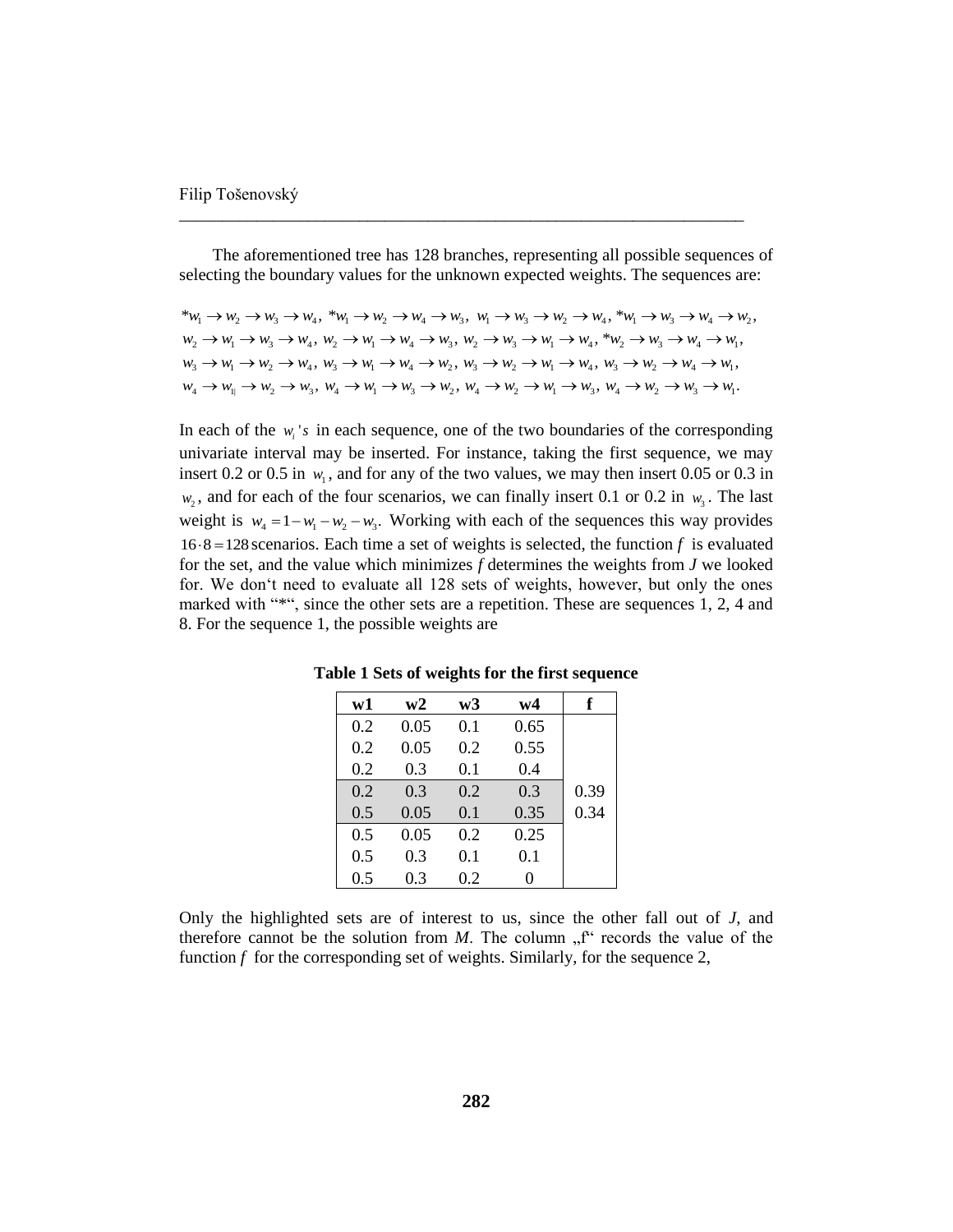**\_\_\_\_\_\_\_\_\_\_\_\_\_\_\_\_\_\_\_\_\_\_\_\_\_\_\_\_\_\_\_\_\_\_\_\_\_\_\_\_\_\_\_\_\_\_\_\_\_\_\_\_\_\_\_\_\_\_\_**

| w1  | w2   | w4   | w3      | f     |
|-----|------|------|---------|-------|
| 0.2 | 0.05 | 0.3  | 0.45    |       |
| 0.2 | 0.05 | 0.35 | 0.4     |       |
| 0.2 | 0.3  | 0.3  | 0.2     | 0.392 |
| 0.2 | 0.3  | 0.35 | 0.15    | 0.417 |
| 0.5 | 0.05 | 0.3  | 0.15    | 0.315 |
| 0.5 | 0.05 | 0.35 | 0.1     | 0.34  |
| 0.5 | 0.3  | 0.3  | $-0.1$  |       |
| 0.5 | 0.3  | 0.35 | $-0.15$ |       |

**Table 2 Sets of weights for the second sequence**

Again, we pay attention only to the highlighted sets. For the sequence 4, we have

| w1  | w3  | w4   | w2      | f     |
|-----|-----|------|---------|-------|
| 0.2 | 0.1 | 0.3  | 0.4     |       |
| 0.2 | 0.1 | 0.35 | 0.35    |       |
| 0.2 | 0.2 | 0.3  | 0.3     | 0.392 |
| 0.2 | 0.2 | 0.35 | 0.25    | 0.407 |
| 0.5 | 0.1 | 0.3  | 0.1     | 0.325 |
| 0.5 | 0.1 | 0.35 | 0.05    | 0.34  |
| 0.5 | 0.2 | 0.3  | 0       |       |
| 0.5 | 0.2 | 0.35 | $-0.05$ |       |

# **Table 3 Sets of weights for the fourth sequence**

and for the final sequence 8,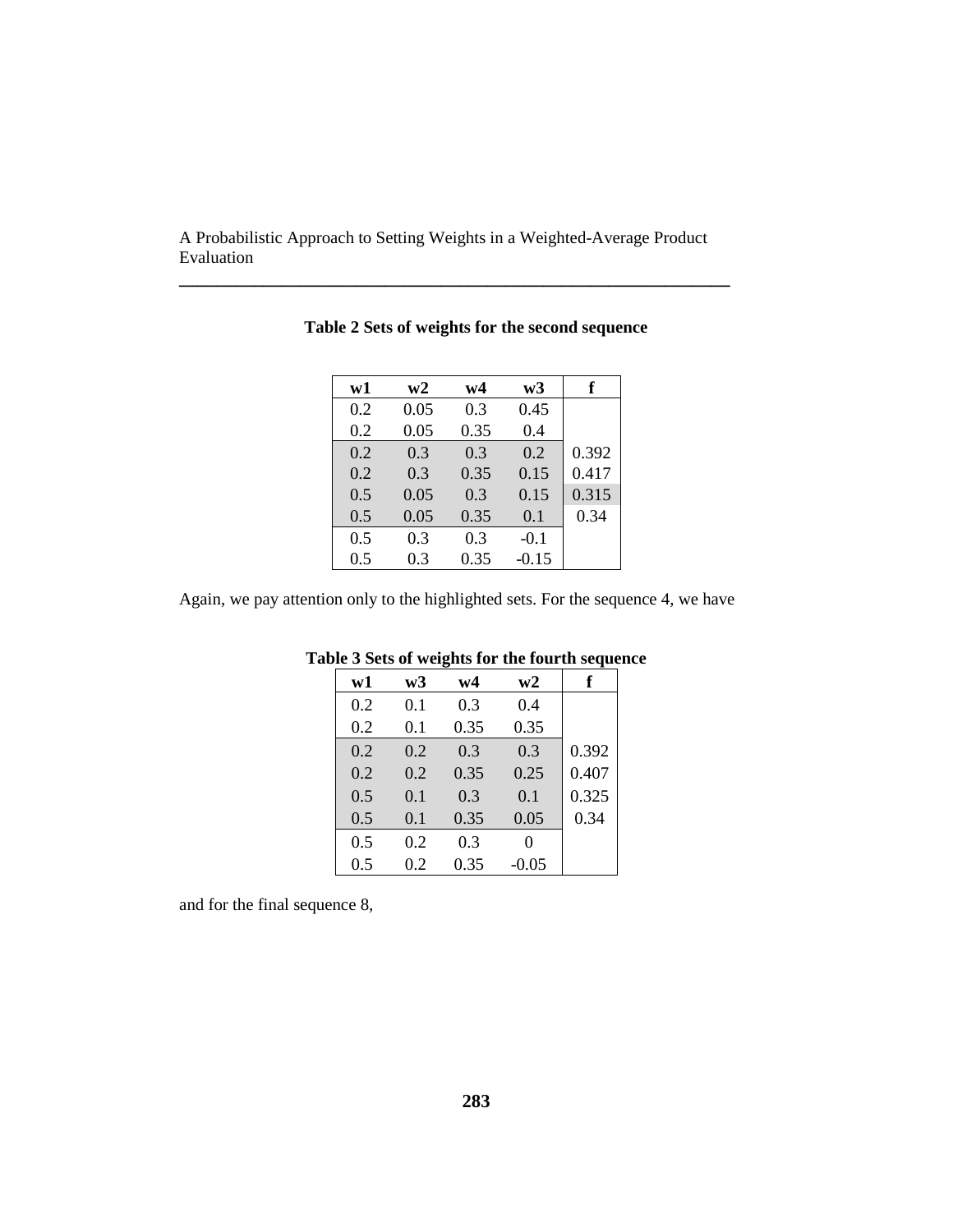| w2   | w3  | w4   | w1   | f      |
|------|-----|------|------|--------|
| 0.05 | 0.1 | 0.3  | 0.55 |        |
| 0.05 | 0.1 | 0.35 | 0.5  | 0.34   |
| 0.05 | 0.2 | 0.3  | 0.45 | 0.3195 |
| 0.05 | 0.2 | 0.35 | 0.4  | 0.349  |
| 0.3  | 0.1 | 0.3  | 0.3  | 0.383  |
| 0.3  | 0.1 | 0.35 | 0.25 | 0.4125 |
| 0.3  | 0.2 | 0.3  | 0.2  | 0.392  |
| 0.3  | 0.2 | 0.35 | 0.15 |        |

**Table 4 Sets of weights for the eighth sequence**

\_\_\_\_\_\_\_\_\_\_\_\_\_\_\_\_\_\_\_\_\_\_\_\_\_\_\_\_\_\_\_\_\_\_\_\_\_\_\_\_\_\_\_\_\_\_\_\_\_\_\_\_\_\_\_\_\_\_\_\_\_\_\_\_\_\_

Comparing the values of *f* for the feasible solutions, the sought unique minimum of the function is attained at  $[0.5, 0.05, 0.15, 0.3]$ . The same result is achieved with Excel the function is attained at  $[0.5, 0.05, 0.15, 0.3]$ . The same result is achieved with Excel<br>when the same problem: Minimize  $f(w_1, w_2, w_3, w_4) = 0.11w_1 + 0.4w_2 + 0.2w_3 + 0.7w_4$ , on when the same problem: Minimize  $f(w_1, w_2, w_3, w_4) = 0.11w_1 + 0.4w_2 + 0.2$ <br>the set  $[0.2, 0.5] \times [0.05, 0.3] \times [0.1, 0.2] \times [0.3, 0.35] \cap \{\mathbf{w} : \sum w_i = 1\}$  is resolved.

#### **7. CONCLUSIONS**

In this paper, a procedure was presented that estimates how a selected market segment characterized by products of the same type perceives the products. A weighted-average approach was used as a model for the product perception or evaluation. Since this approach requires weights to be assigned to product features by the market segment, and the weights are usually unknown and vary from customer to customer, the procedure focused on estimating "average" or expected weights of the entire market segment, which may be regarded as representative or prevailing weights on the market. The estimation was performed by constructing a confidence interval for the expected weights, the interval being derived generally on the basis of a random poll run across a sufficiently large sample of customers, and having the property of containing the unknown expected weights with a predefined high probability. Further, a more precise location of the expected weights in the interval was suggested in the paper, the intended accuracy being based on an additional piece of information regarding inferior product makers. This information suggests that if a product maker is viewed as inferior, its product value must be low. Using the weighted-average approach as a model for product evaluation, a set of expected weights from the interval which minimizes the value of the inferior product was proposed as the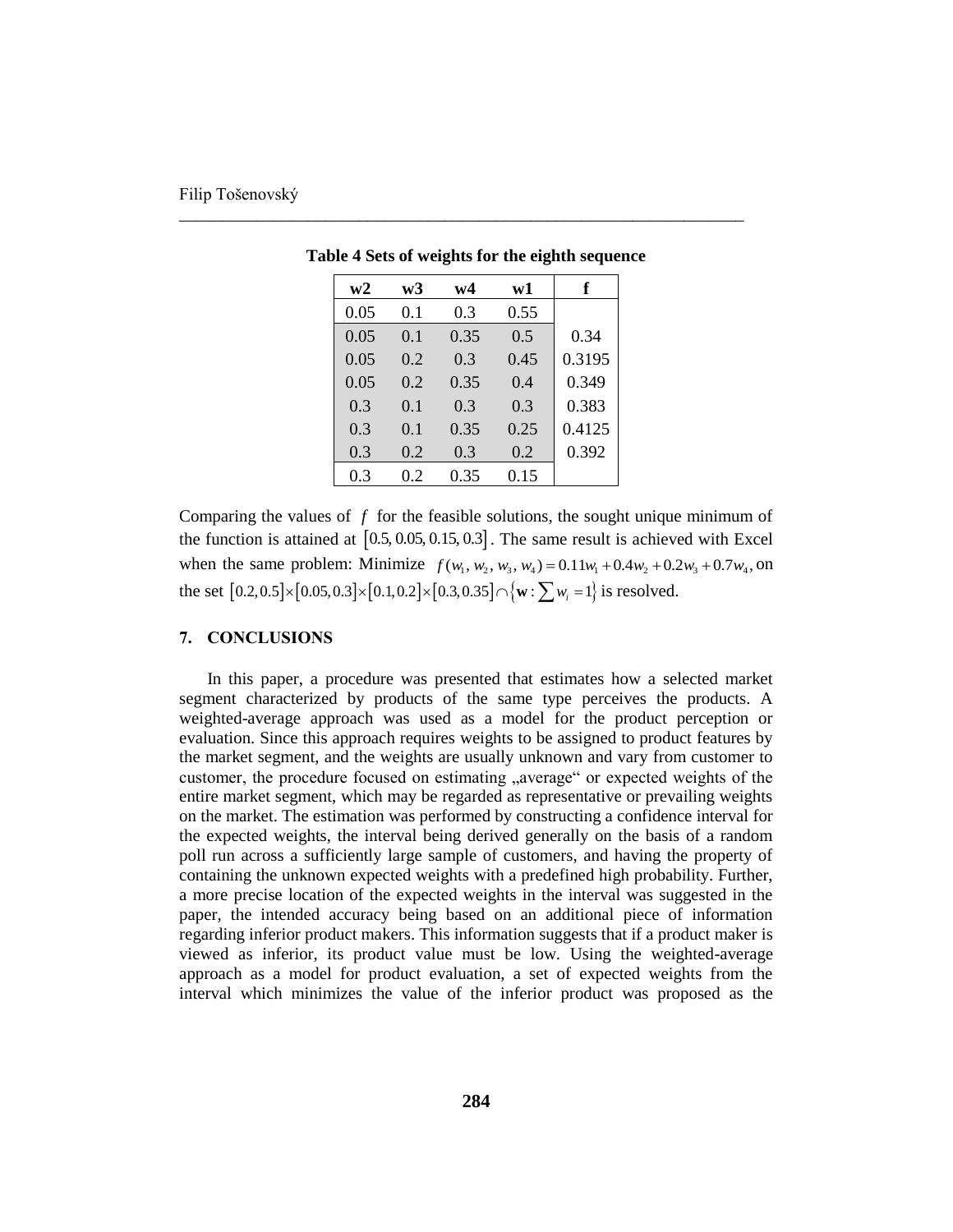**\_\_\_\_\_\_\_\_\_\_\_\_\_\_\_\_\_\_\_\_\_\_\_\_\_\_\_\_\_\_\_\_\_\_\_\_\_\_\_\_\_\_\_\_\_\_\_\_\_\_\_\_\_\_\_\_\_\_\_**

appropriate one, the minimization serving as an approximation of what "low value" means. Since a minimization was involved in the problem, existence and uniqueness, in particular, of the solution to the problem was discussed and confirmed.

## **APPENDIX**

When constructing a confidence interval for the vector of unknown expected weights, we changed a nonnegative continuous random variable  $Y$ , defined on  $\Omega$  of a probability space  $(\Omega, S, P)$ , so that it was strictly positive everywhere in  $\Omega$ . This can be done by changing *Y* on the set  $N = \{ \omega \in \Omega : Y(\omega) = 0 \} \in S$  to a positive constant *c*, and keeping the variable the same everywhere else, i.e. on the set  $\Omega - N$ . The changed variable  $Y^*$  will still be a random variable or a measurable function, that is, if  $r$  is any real number, then  $K = \{ \omega \in \Omega : Y^*(\omega) < r \} \in S$ . To see this, let us select a real number *r*. If  $r \le 0$ , then  $K = \emptyset$ , which always belongs to the  $\sigma$ -algebra S of events. If  $r > 0$ , then either  $r > c$ , or  $r \leq c$ . Since *Y* is a measurable function on *S*, we have: for the case  $r > c$ , where  $r > c$ , or  $r \leq c$ . Since Y is a measurable function<br>  $K = \{ \omega \in \Omega : Y^*(\omega) < r \} = \{ \omega \in \Omega : Y(\omega) < r \} \in S$ ; if  $r \leq c$ ,  $K = \{ \omega \in \Omega : Y(\omega) < r \} = \{ \omega \in \Omega : Y(\omega) < r \} \in S;$  if  $r \leq c$ ,<br>  $K = \{ \omega \in \Omega : Y^*(\omega) < r \} = \{ \omega \in \Omega : Y(\omega) < r \} - N \in S.$ 

### **ACKNOWLEDGEMENT**

*This paper was prepared under the specific research project No. SP2015/91 conducted at the Faculty of Metallurgy and Materials Engineering, VŠB-TU Ostrava with the support of Ministry of Education of the Czech Republic.*

#### **REFERENCES**

- [1] **Choo, E. U. and Wedley, W. C. (1985),** *Optimal Criterion Weights in Repetitive Multicriteria Decision-Making. Journal of Operational Research Society*, Vol. 36;
- [2] **Choo, E. U., et al. (1999),** *Interpretation of Criteria Weights in Multicriteria Decision Making. Computer & Industrial Engineering*, Vol. 37;
- [3] **Halmós, P. R. (1978),** *Measure Theory*. *New York*: *Springer*;